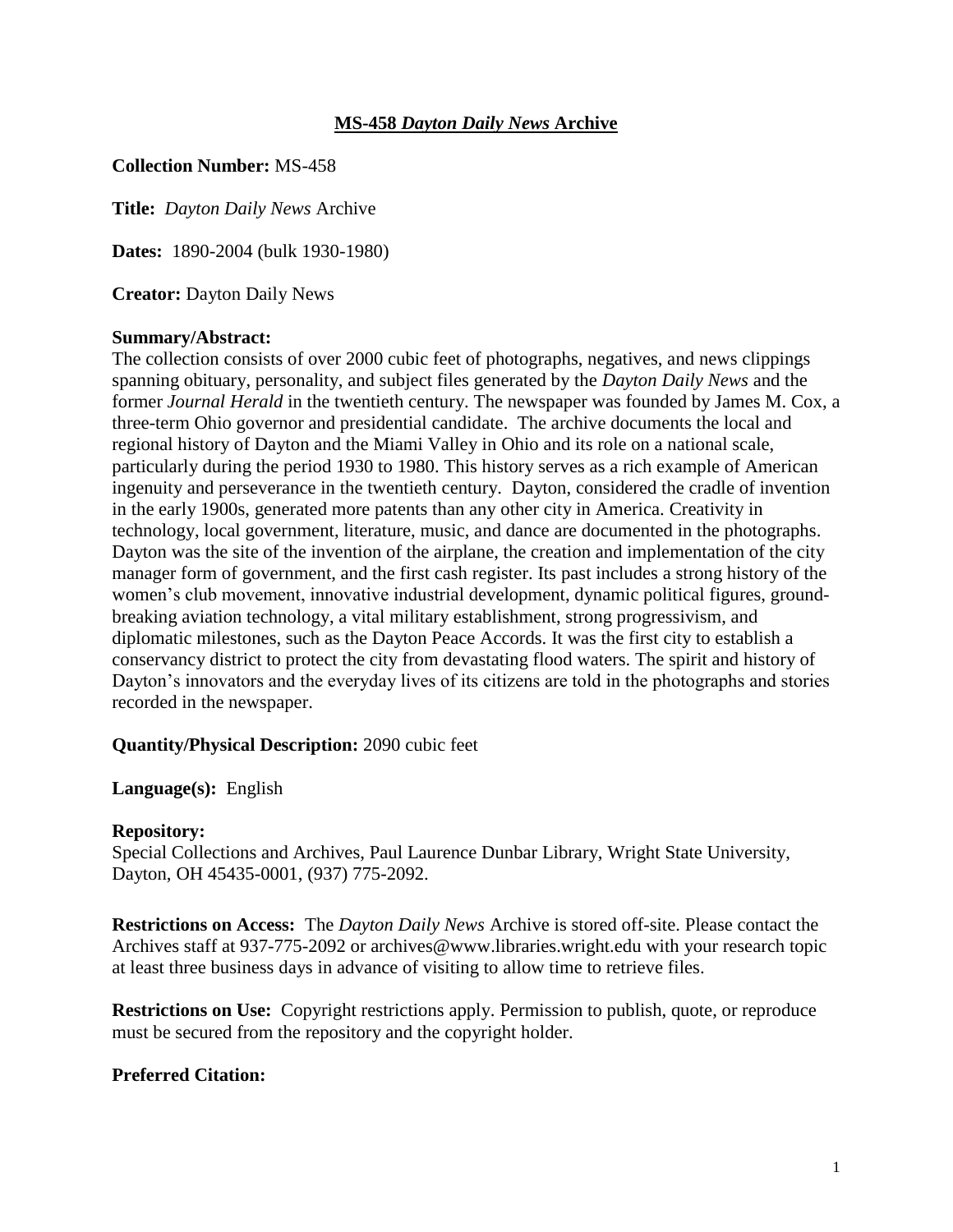MS-458, *Dayton Daily News* Archive, Special Collections and Archives, University Libraries, Wright State University, Dayton, Ohio.

**Acquisition:** The Dayton Daily News transferred legal ownership of the collection to Wright State University on October 8, 2009.

**Sponsor:** Basic processing of the *Dayton Daily News* Archive was made possible through a generous two year grant from The National Historical Publications and Records Commission (NHPRC) awarded in 2010.

**Custodial History:** The *Dayton Daily News* Archive was managed by the *Dayton Daily News* Library staff until the archive was transferred to Wright State University Libraries, Special Collections & Archives on October 8, 2009.

**Alternative Form Available:** Microfilm of the *Journal Herald*, *Dayton Daily News and Journal Herald*, and the *Dayton Daily News* newspapers are available in the Media Room on the 2<sup>nd</sup> floor of the Paul Laurence Dunbar Library.

**Location of Originals:** The *Dayton Daily News* Archive is stored off-site. Please contact the Archives staff at 937-775-2092 or [archives@www.libraries.wright.edu](mailto:archives@www.libraries.wright.edu) with your research topic at least three business days in advance of visiting to allow time to retrieve files.

**Separated Material:** Fifty-two books on aviation and local topics of high interest were separated from the library series (series VII), cataloged, and are available in the reading room. These items have a note in the catalog record indicating their provenance with the *Dayton Daily News* Archive. A binder of original planning documents and photographs from the Miami Valley Atomic Energy Show was discovered in the library series, separated, and processed as its own collection, MS-484.

**Other Finding Aid:** The Special Collections & Archives staff maintains an internal box level database to facilitate retrieval of materials.

**Physical Characteristics and Technical Requirements:** A light box and the microfilm reader/scanner in the reading room may be used to view negatives, microfiche and slides in Series V.

# **Related Material:**

MS-2 James Middleton Cox Papers MS-4 Glenn Thompson Papers MS-198 Walter McCaslin Papers MS-269 William Preston Mayfield / Caporale Photo Collection MS-271 Peerless Mayfield Photograph Collection MS-348 William Preston Mayfield Photograph Collection - Egbert MS-450 James Keen Photographic Collection MS-461 D.L. Stewart Papers MS-468 Jim Fain Papers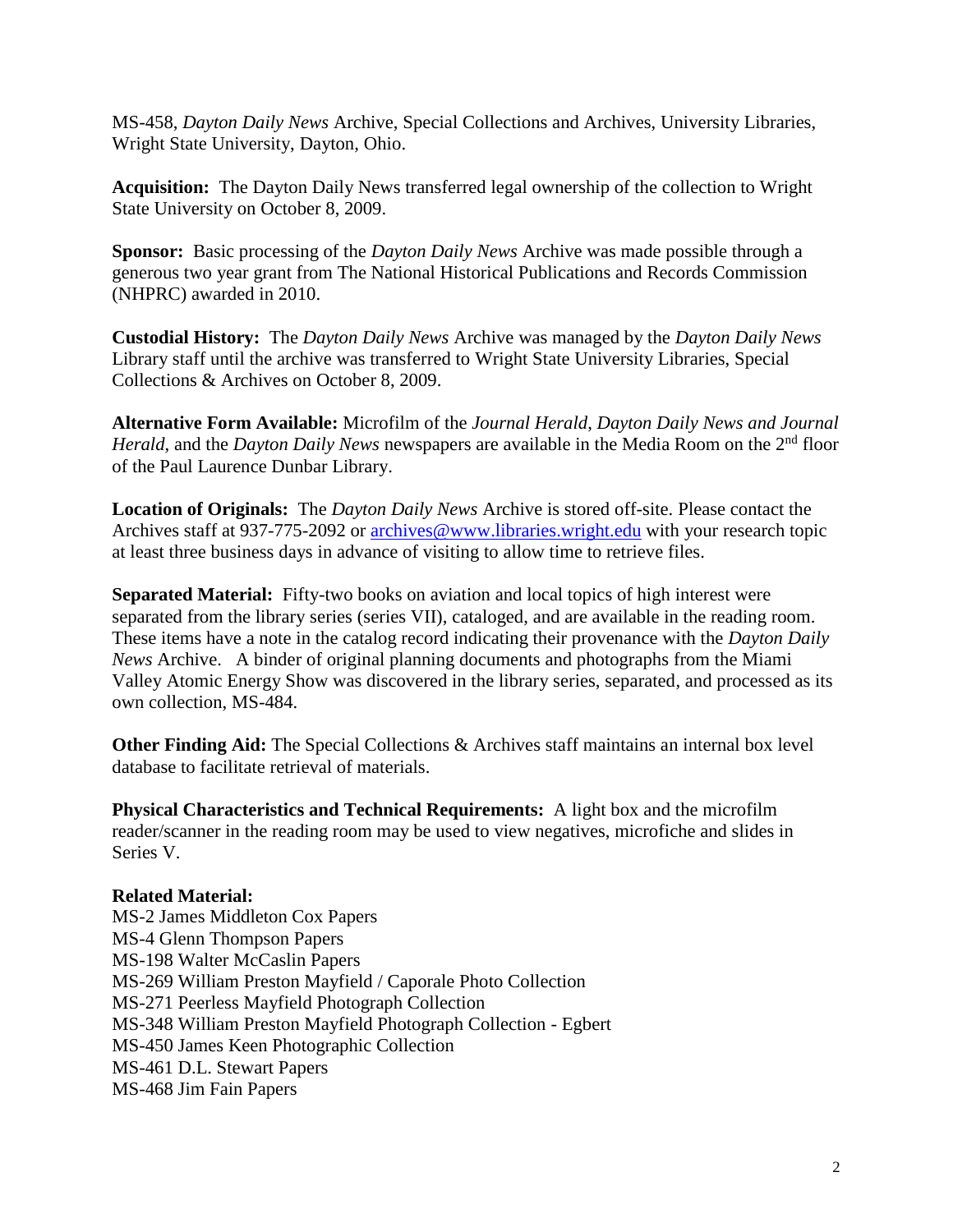**Processing Information:** The collection is processed to the box level. Individual folder titles are not listed. The only series processed to the folder level is the series VII Library.

**Processed by:** William McIntire, *Dayton Daily News* Archivist, 2012 Arrangement: The collection is arranged into 7 series:

> Series I: Personality Files Subseries A: Personality A-Z Subseries B: Personality Clippings Subseries C: Old Personality Clippings Subseries D: Obituary Clippings

Series II: Subject

Subseries A: *Dayton Daily News* Black & White Photos Subseries B: *Dayton Daily News* Black & White Country and Island Subseries C: *Dayton Daily News* Subject Files Clippings Subseries D: *Dayton Daily News* Color Photos Subseries E: *Dayton Daily News* Color Movie and TV Subseries F: *Journal Herald* Alpha Numeric Subseries G: *Journal Herald* Numeric Subseries H: *Journal Herald* Numeric Clippings Subseries I: *Journal Herald* Pamphlet Subseries J: Oversize

Series III: *Dayton Daily News* Corporate

Series IV: AP Proofs

Series V: Negatives, Microfiche, Slides

Series VI: VIP Files

Series VII: Library

## **History of the Dayton Daily News:**

James Middleton Cox founded the *Dayton Daily News* in 1898 when he purchased the *Dayton Evening News* and renamed it the following year. Cox was a prominent name in the newspaper business, but he was also notably the Democratic Party's candidate for U.S. President in the election of 1920. Cox's running mate for vice president was Franklin Delano Roosevelt, who was elected president in 1932. Cox was governor of Ohio from 1913-1915 and 1917-1921.

The *Dayton Daily News* expanded with a Sunday edition debuting on November 2, 1913. In 1948, James Cox purchased *The Journal* and *The Herald*, from the Herrick-Kumler Company and in 1949 merged them as *The Journal Herald*, which continued as a morning paper and was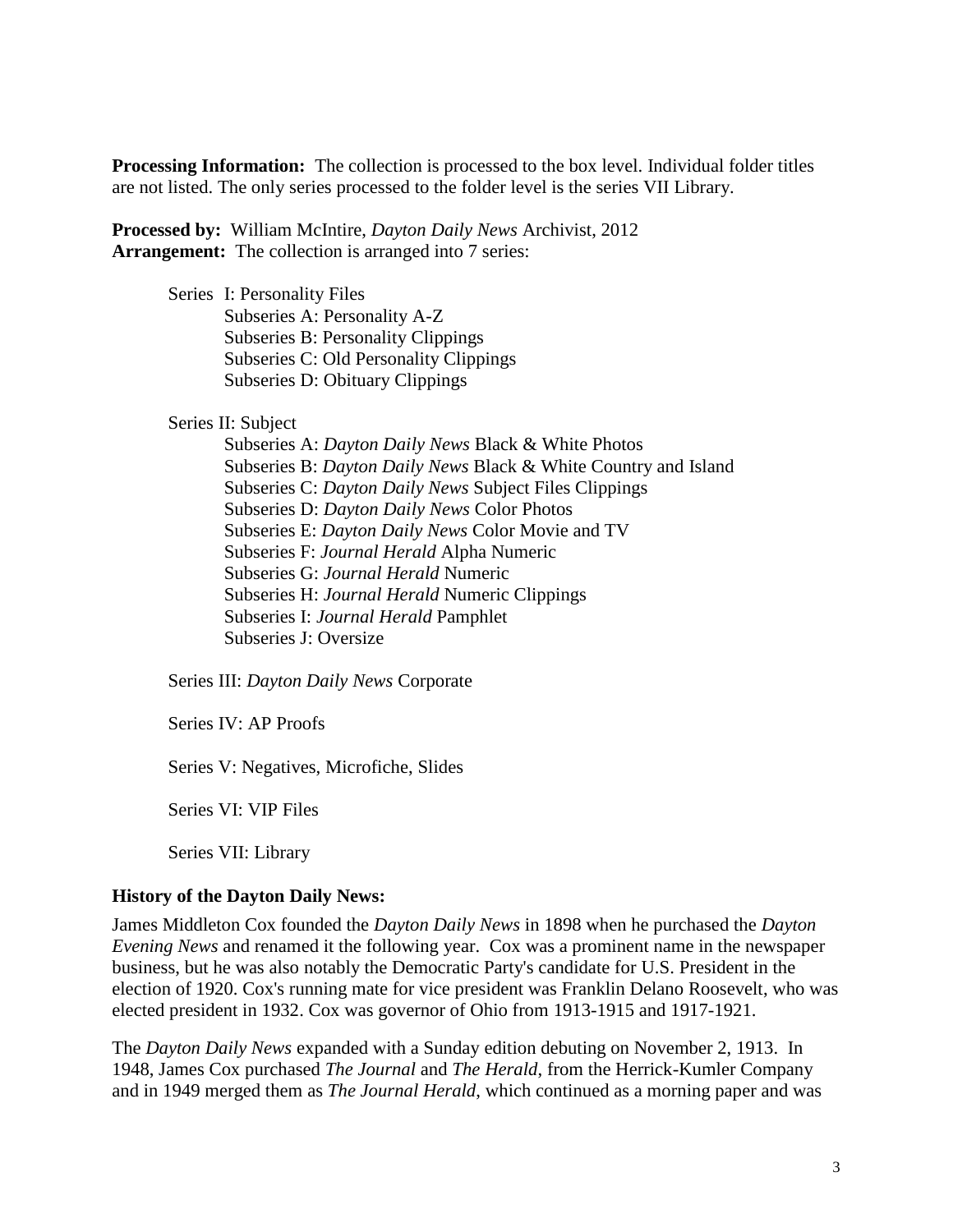considered more conservative than the *Dayton Daily News*. The *Dayton Daily News* circulated as an evening paper. Cox ran both the *Dayton Daily News* and *The Journal Herald* out of the same building in downtown Dayton. It wasn't until September 15, 1986, that *The Journal Herald* and the *Dayton Daily News* were merged together to form the *Dayton Daily News and Journal-Herald*, a morning paper. However, the merged title only lasted through the end of 1987, when the *Journal-Herald* portion of the name was dropped.

Award winning reporters for the *Dayton Daily News* include Russell Carollo and Jeff Nesmith, who won the Pulitzer Prize in 1998 for their reporting on mismanagement in the military health care system. Mike Peter, a cartoonist known for his strip *Mother Goose and Grimm*, also won a Pulitzer Prize in 1981 for editorial cartooning. Tom Archdeacon, Si Burick, Ritter Collett, Clem Hamilton, Dale Huffman, Hal McCoy, John Scalzi, Myron Scott, Dennis Shere, D.L. Stewart, Charley Stough III, and Dann Stupp are among many notable writers who worked at the paper.

## **Scope and Content:**

The collection documents the local and regional history of Dayton and the Miami Valley in Ohio through materials generated by the Dayton *Journal Herald* and the *Dayton Daily News,* with the bulk of materials dating from 1930-1980. The Dayton Daily News retains its digital photographs from the 1990s to present. The majority of the collection is newspaper clippings and black and white photographs. However, the collection also includes some color photographs, color slides, negatives of various sizes, documents, microfiche, AP wire photographs, maps, oversize photographs, and bound volumes of newspapers. General topics include: personalities, obituaries, VIP files, subjects and events. The collection is arranged into seven series:

# Series I. Personality Files

The Personality Files are photos and clippings of people. Personality Files series is comprised of 821 record storage boxes of material. All photos are located in the Personality A-Z subseries (736 boxes). The subseries was created by merging the *Dayton Daily News* and the *Journal Herald* personality files together. The paper had begun this process before the collection was acquired by Wright State. The majority of the integration is complete, however there remains some overlap in the latter part of the subseries. The three remaining subseries (Subseries B: Personality Clippings, Subseries C: Old Personality Clippings, and Subseries D: Obituary Clippings) account for 85 boxes. They are comprised solely of clippings and often correspond with the appropriate photo in Subseries A: Personality A-Z.

# Series II. Subject

The Subject Files series documents events, places, and things—any news item that is not a person. The Subject Files fill 1038 record storage boxes (though a small percentage of clippings are in Hollinger boxes).

Subseries A: *Dayton Daily News* Black & White Photos (66 record storage boxes) are black and white photos from the 1940s-1970s listed in alphabetical order by subject.

Subseries B: *Dayton Daily News* Black & White Country and Island (37 records storage boxes) are photos (and some clippings) on international news produced largely by media sources other than the *Dayton Daily News*.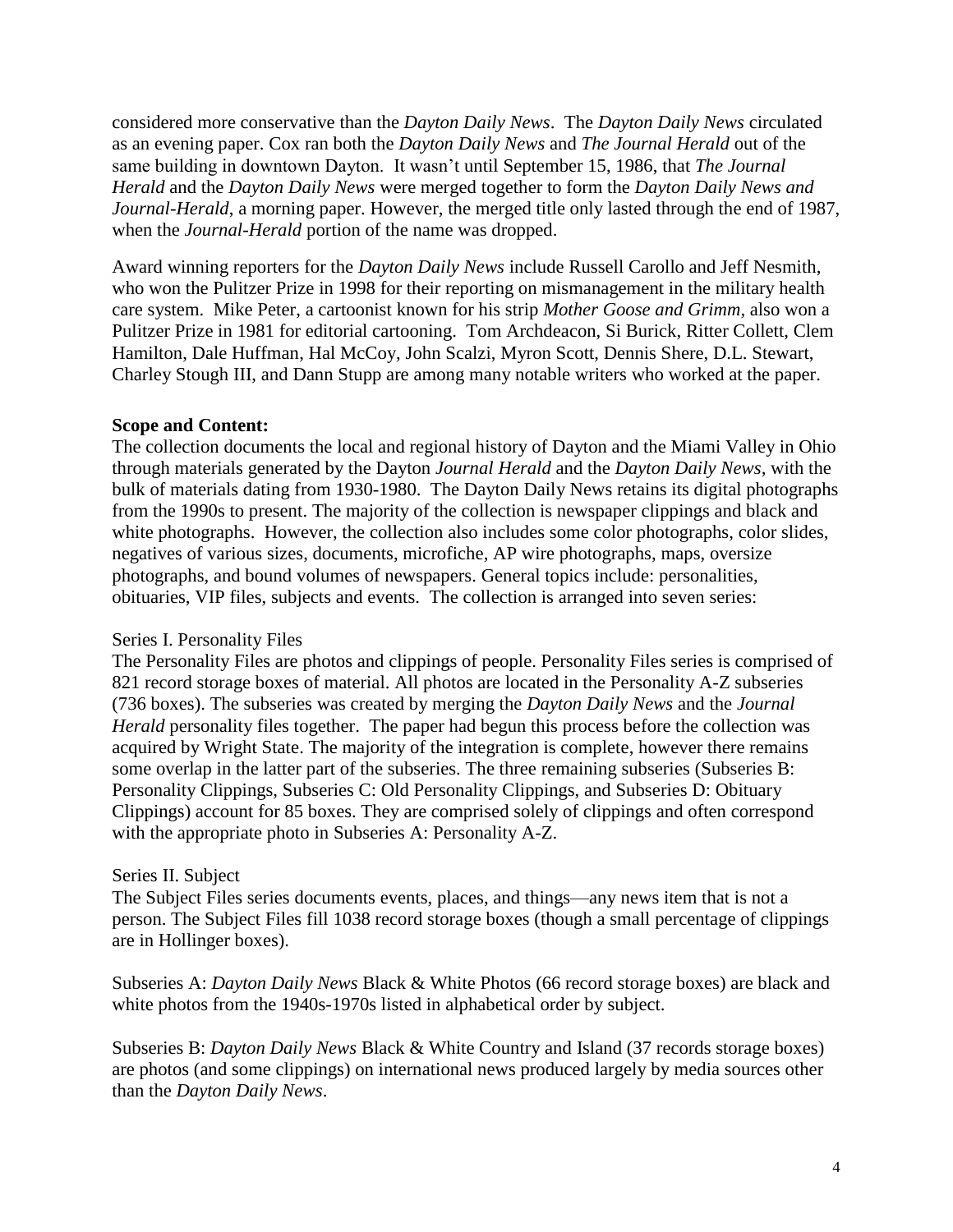Subseries C: *Dayton Daily News* Subject Files Clippings (88 boxes) are clippings related to the photos in the *Dayton Daily News* Black & White Photos subseries.

Subseries D: *Dayton Daily News* Color Photos (19 boxes) are photos of subjects all from the late 1980s-early 1990s.

Subseries E: *Dayton Daily News* Color Movie and TV (50 boxes) are promotional photos and celebrity head shots sent to the paper as marketing for an upcoming movie or television show.

Subseries F: *Journal Herald* Alpha Numeric (623 record storage boxes) contains photos and clippings. This subseries is arranged using an alpha-numeric filing system unique to the *Dayton Daily News*. There is an index located in the archive to aid in using this series; the database notes the Alpha-Numeric range within each box.

Subseries G: *Journal Herald* Numeric (35 boxes) are older photos from the 1930s-1950s.

Subseries H: *Journal Herald* Numeric Clippings (41 boxes) are news clippings that correspond to the *Journal Herald* Numeric Files.

Subseries I: *Journal Herald* Pamphlet (55 record storage and banker boxes) contains clippings that correspond to the *Journal Herald* Alpha-Numeric subseries, and also use the alpha-numeric filing system in Subseries F.

Subseries J: Oversize (23 boxes) subseries are subject photos that are too large to fit into a standard record storage box. It contains some photos of notable people.

## Series III. *Dayton Daily News* Corporate

The *Dayton Daily News* Corporate Files are 37 items related to the corporate governance of the Dayton Daily News as an institution. It contains payroll ledgers, photos of company events and personalities, signed letters from notable individuals (such as Orville Wright, Richard Nixon, and Gerald Ford), scrapbooks, whole newspapers from 1880-1995, framed pictures, corporate documents, and telephone directories. Some of the payroll information is under the guidelines of the Privacy Act.

## Series IV. AP Proofs

The AP Proofs series contains 9 boxes of photographs produced by media companies other than the *Dayton Daily News* and its related papers. The series has proofs from the Associated Press from 1955-1991. The copyright for this material remains with the institution that created it.

## Series V. Negatives, Microfiche, Slides

This series is comprised of 45 boxes. The negatives and slides are of photos that are found in print form in other parts of the collection. The series also contains slides from TV and movies. The negatives are unlabeled, but in most cases the photographer is identified. The microfiche is of *Dayton Daily News* editions from the 1970s-1990s.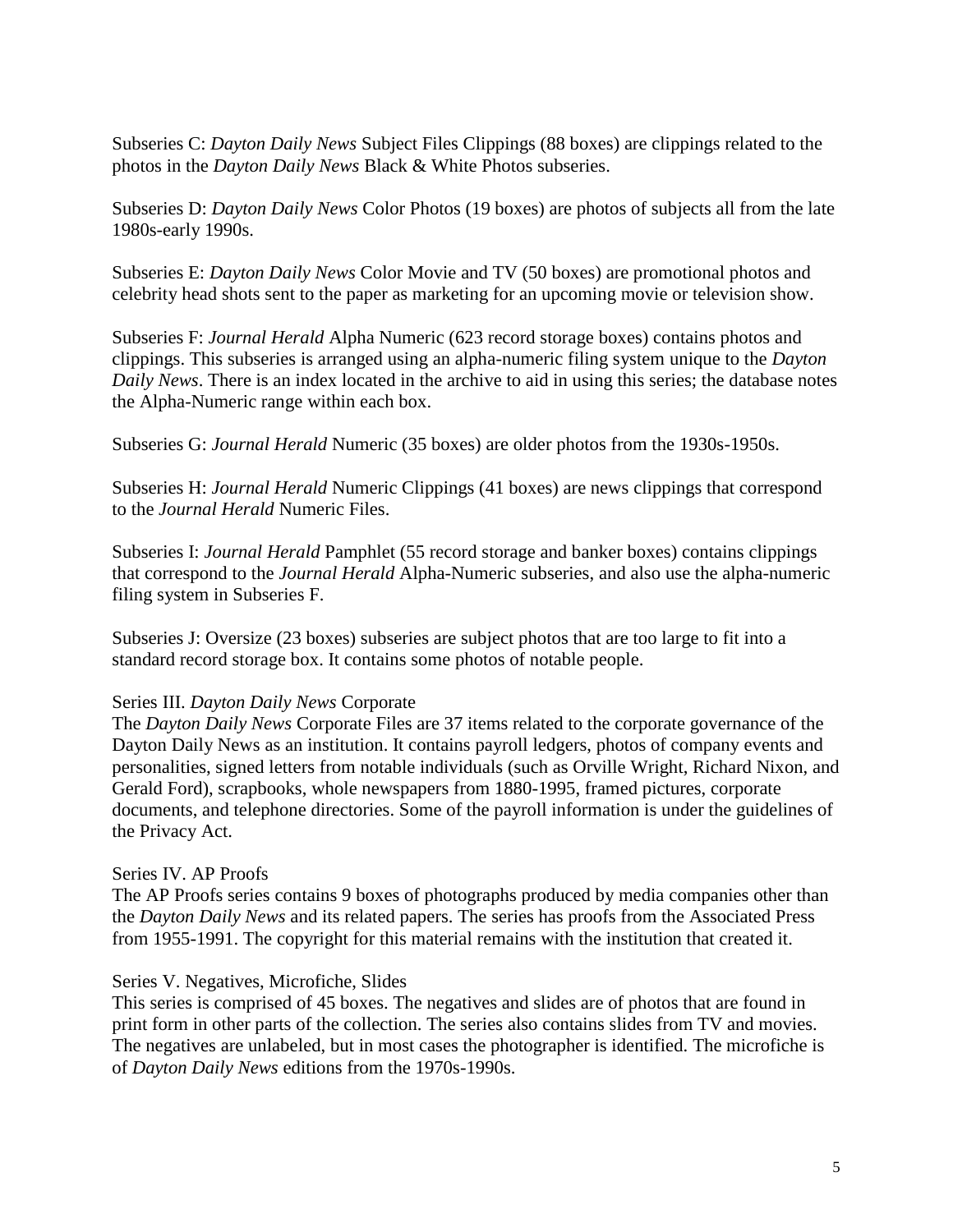#### Series VI. VIP Files

The VIP Files are 106 Hollinger boxes of clippings and photos on subjects and personalities the *Dayton Daily News* deemed to be of high use or high importance.

#### Series VII. Library

The Library series contains 9 boxes (8 record center boxes and a legal size document half box) of books, pamphlets, draft and final reports, and brochures that were part of the Journal Herald and Dayton Daily News working library. Some books on local topics of high interest, are cataloged separately and available in the reading room. These items have a note in the catalog record indicating their provenance with the *Dayton Daily News* Archive. The library series is divided into 29 subseries reflecting the alpha numeric filing system used by the Journal Herald in series F and series I. Topics include local government and politics, transportation, urban development, environmental issues, population, education, and aviation. The bulk of the materials date from the 1960s and 1970s. While there are many topics covered, few are represented in detail. The contents of the library is listed in the inventory of the finding aid below.

#### **Subject Terms**

#### **Persons/Families**

Cox, James M. (James Middleton), 1870-1957

#### **Organizations/Corporate Names**

 Dayton daily news (Dayton, Ohio : 1898) – History Dayton journal herald

#### **Places**

Dayton (Ohio) – History. Dayton (Ohio) – Pictorial works. Dayton (Ohio) – Newspapers – Pictorial works. Miami River Valley (Ohio) –  $20<sup>th</sup>$  century -- History. Miami River Valley (Ohio) –  $20<sup>th</sup>$  century – Pictorial works. Montgomery County (Ohio) – History. Ohio – Politics and government –  $20<sup>th</sup>$  century – Pictorial works. Ohio – Social life and customs –  $20<sup>th</sup>$  century – Pictorial works. Wright-Patterson Air Force Base (Ohio)

## **Subjects**

Aeronautics – Ohio – History. American newspapers – Ohio – Dayton. Arts, American – Ohio. Business – Ohio. Crime – Ohio. Education – Ohio. Holidays – Ohio. Inventors. Journalism – Ohio – Dayton.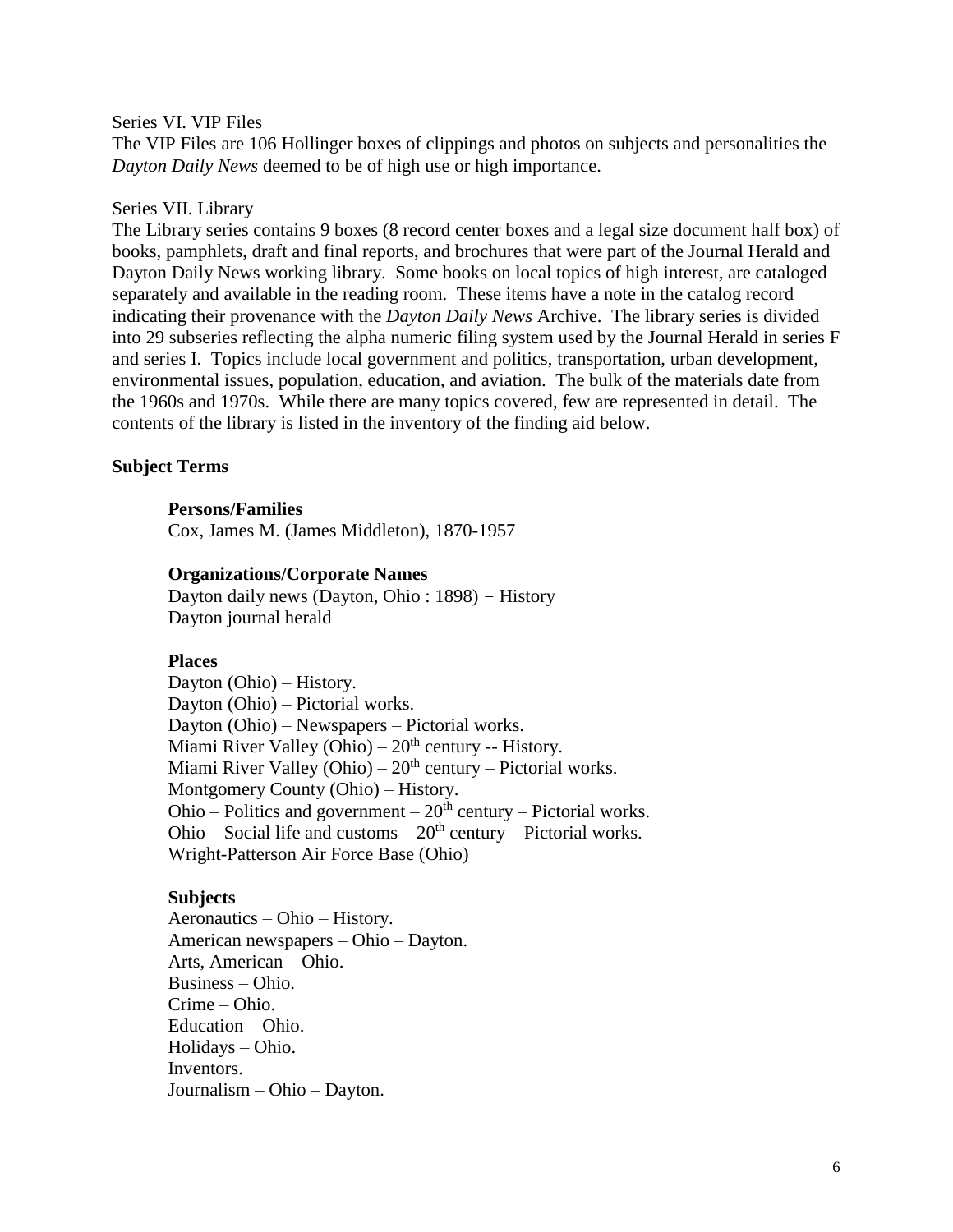Law enforcement – Ohio. Newspaper publishing – Ohio – Dayton – History. Obituaries – Ohio – Dayton. Recreation – Ohio.

# **Material Types**

Books. Newspapers. Photographs. Clippings (information artifacts)

# **Collection Inventory**

|              | <b>Series VII: Library</b> |                |                                                                                                                                                                                   |          |  |  |  |
|--------------|----------------------------|----------------|-----------------------------------------------------------------------------------------------------------------------------------------------------------------------------------|----------|--|--|--|
|              |                            |                | <b>Subseries 1: Ohio History</b>                                                                                                                                                  |          |  |  |  |
|              |                            |                |                                                                                                                                                                                   |          |  |  |  |
| <b>Box</b>   | File                       | Item           | Description                                                                                                                                                                       | Date     |  |  |  |
|              |                            |                |                                                                                                                                                                                   |          |  |  |  |
| 1            | 1                          | 1              | Ohio: the Buckeye State, V. 1-S by the Manhattan Library                                                                                                                          | 1935     |  |  |  |
| $\mathbf{1}$ | $\mathbf{1}$               | $\overline{2}$ | Highlights of Ohio History by the Ohio Bell Telephone Company                                                                                                                     | undated  |  |  |  |
| $\mathbf{1}$ | $\mathbf{1}$               | 3              | Little Known Facts about Ohio by Donald Whitacre                                                                                                                                  | 1947     |  |  |  |
| $\mathbf{1}$ | $\mathbf{1}$               | $\overline{4}$ | Governors of Ohio by Hazel Spencer Phillips and Lawrence Jordan<br>Gray                                                                                                           | 1952     |  |  |  |
| $\mathbf{1}$ | $\mathbf{1}$               | 5              | The Ohio Presidents, Gem City Saver                                                                                                                                               | 1976     |  |  |  |
|              |                            |                |                                                                                                                                                                                   |          |  |  |  |
| $\mathbf{1}$ | $\overline{2}$             | $\mathbf{1}$   | Your State and World Geography Presents to You The Great State<br>- Ohio                                                                                                          | 1951     |  |  |  |
| $\mathbf{1}$ | $\overline{2}$             | $\overline{2}$ | The Growth State Ohio by the State of Ohio's Department of<br><b>Industrial and Economic Development</b>                                                                          | 1960     |  |  |  |
| 1            | $\overline{2}$             | 3              | Geological and Geophysical Study of the Preglacial Teays Valley<br>in West-Central Ohio                                                                                           | 1958     |  |  |  |
| $\mathbf{1}$ | $\overline{2}$             | $\overline{4}$ | History of Conservation in Ohio by G. Smith                                                                                                                                       | 1965     |  |  |  |
|              |                            |                |                                                                                                                                                                                   |          |  |  |  |
| $\mathbf{1}$ | $\overline{3}$             | $\mathbf{1}$   | Souvenir Program and History of 150 Years of Progress<br>Sesquicentennial Celebration Commemorating the Ordinance of<br>1787 and the Trek to the Northwest Territory, Piqua, Ohio | 1938 Sep |  |  |  |
| $\mathbf{1}$ | 3                          | $\overline{2}$ | Historical Markers in 102 Ohio Communities (Ohio<br>Sesquicentennial Project)                                                                                                     | 1953     |  |  |  |
| $\mathbf{1}$ | 3                          | 3              | First National Exchange Bank, Sidney, Ohio, 1900-1960                                                                                                                             | 1960     |  |  |  |
| $\mathbf{1}$ | $\overline{3}$             | $\overline{4}$ | A Report on the Piqua Historical Area by the Ohio Historical<br>Society 1961                                                                                                      | 1961     |  |  |  |
| $\mathbf{1}$ | 3                          | 5              | Waterstreet: Historical Area of Homes & Shops, Xenia, Ohio<br>(Brochure)                                                                                                          | 1981     |  |  |  |
| $\mathbf{1}$ | 3                          | 6              | Anthony Wayne Country: Sketches of Mad Anthony's Victory over<br>the Indians in the Indian Wars, 1790-1795                                                                        | undated  |  |  |  |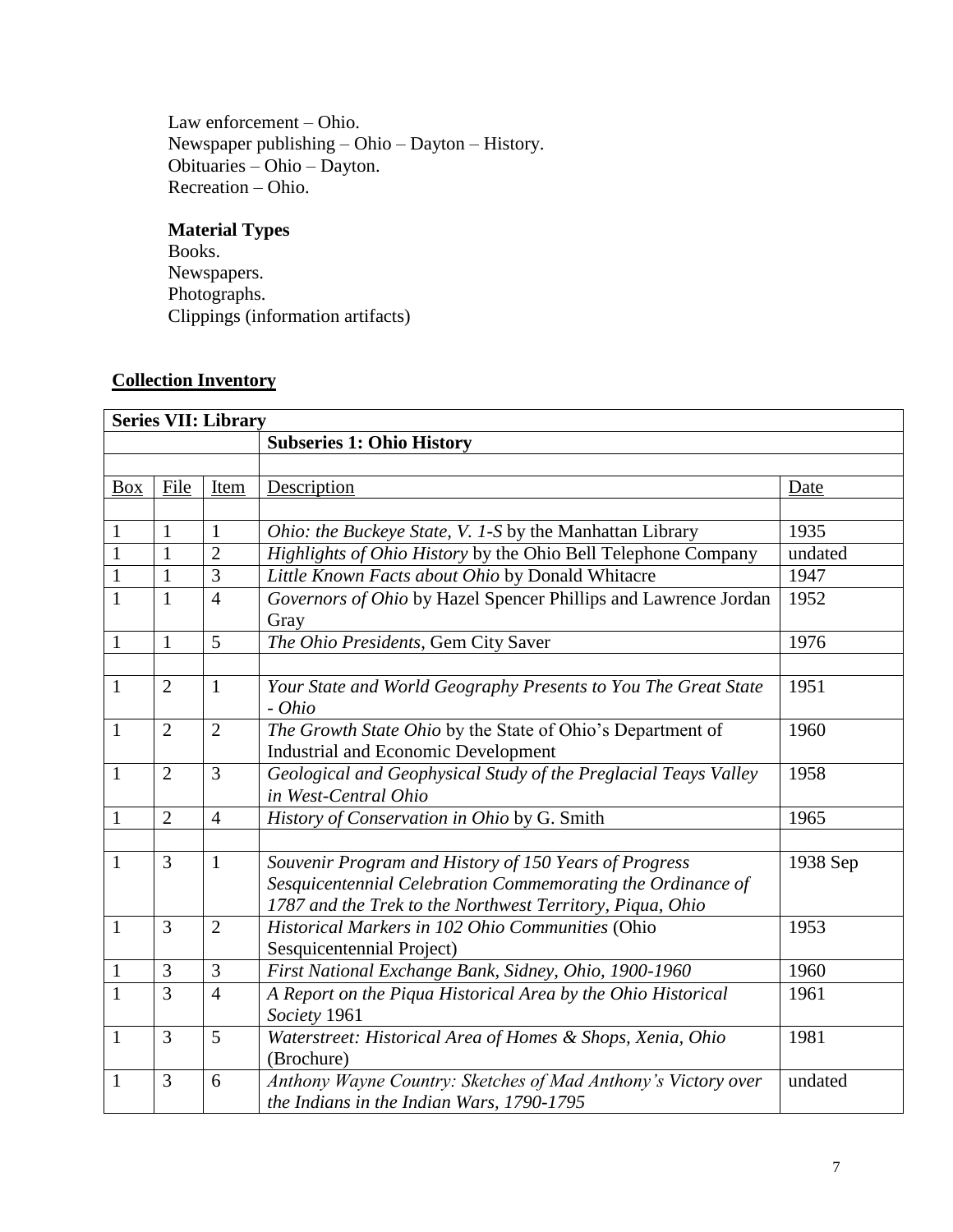| $\mathbf{1}$ | 3              | $\overline{7}$ | <b>Fort Ancient Earthworks (brochure)</b>                        | undated       |
|--------------|----------------|----------------|------------------------------------------------------------------|---------------|
| $\mathbf{1}$ | 3              | 8              | Fort Recovery (brochure)                                         | undated       |
| $\mathbf{1}$ | $\overline{3}$ | 9              | A Map of Ohio Indian Village Sites and Trails with a             | undated       |
|              |                |                | Chronological Listing of Important Dates and Events in the       |               |
|              |                |                | History of Early Ohio Tribes, by Ohio Historical Society         |               |
|              |                |                |                                                                  |               |
|              |                |                | <b>Subseries 2: Political Parties (3)</b>                        |               |
|              |                |                |                                                                  |               |
| <b>Box</b>   | File           | Item           | Description                                                      | Date          |
|              |                |                |                                                                  |               |
| 1            | $\overline{4}$ | $\mathbf{1}$   | Hearings Before the Committee on Un-American Activities, House   | 1950 July 12- |
|              |                |                | of Representatives                                               | 13            |
| $\mathbf{1}$ | 5              | $\mathbf{1}$   | Hearings Regarding Communist Activities in the Cincinnati, Ohio  | 1950 July,    |
|              |                |                | Area - Part 1: Hearings before the Committee on Un-American      | Aug           |
|              |                |                | Activities, House of Representatives                             |               |
| $\mathbf{1}$ | 5              | $\overline{2}$ | Investigation of Communist Activities in the Dayton, Ohio Area - | 1954 Sep      |
|              |                |                | Part 1: Hearing before the Committee on Un-American Activities,  |               |
|              |                |                | House of Representatives                                         |               |
| $\mathbf{1}$ | 5              | $\overline{3}$ | Investigation of Communist Activities in the Dayton, Ohio Area - | 1954 Sep 14   |
|              |                |                | Part 2: Hearing before the Committee on Un-American Activities,  |               |
|              |                |                | House of Representatives                                         |               |
| $\mathbf{1}$ | 5              | $\overline{4}$ | Investigation of Communist Activities in the Dayton, Ohio Area - | 1954 Sep 15   |
|              |                |                | Part 3: Hearing before the Committee on Un-American Activities,  |               |
|              |                |                | House of Representatives                                         |               |
| $\mathbf{1}$ | 6              | $\mathbf{1}$   | McCarthyism: the Fight for America by Senator Joe McCarthy       | 1952          |
| $\mathbf{1}$ | $\overline{7}$ | $\mathbf{1}$   | International Communism (The Communist Mind) Staff               | 1957 May 29   |
|              |                |                | <b>Consultation with Frederick Charles Schwarz</b>               |               |
| $\mathbf{1}$ | 8              | $\mathbf{1}$   | Socialist Workers campaign brochures                             | 1972          |
| $\mathbf{1}$ | 9              | $\mathbf{1}$   | Gus Hall, Communist Candidate for President brochure and         | 1984          |
|              |                |                | booklet                                                          |               |
| $\mathbf{1}$ | 10             | $\mathbf{1}$   | Shoppers Guide to Warn of Communist Imports brochure, by the     | undated       |
|              |                |                | <b>Fairborn Committee</b>                                        |               |
|              |                |                |                                                                  |               |
|              |                |                | <b>Subseries 3: Elections (5)</b>                                |               |
|              |                |                |                                                                  |               |
| <b>Box</b>   | File           | Item           | Description                                                      | Date          |
|              |                |                |                                                                  |               |
| $\mathbf{1}$ | 11             | $\mathbf{1}$   | The 1964 American Voter: Presidential Election Edition           | 1964          |
|              |                |                | compliments of L.M. Berry and Co.                                |               |
|              | 12             | 1              | 1966 and 1970 Election Returns, Montgomery County                | 1966, 1970    |
| $\mathbf{1}$ | 13             | $\mathbf{1}$   | Congressional Quarterly: Guides to the 1984 Democratic and       | 1984          |
|              |                |                | <b>Republican National Conventions</b>                           |               |
|              |                |                |                                                                  |               |
|              |                |                | Subseries 4: Citizenship and Civil Rights (7)                    |               |
|              |                |                |                                                                  |               |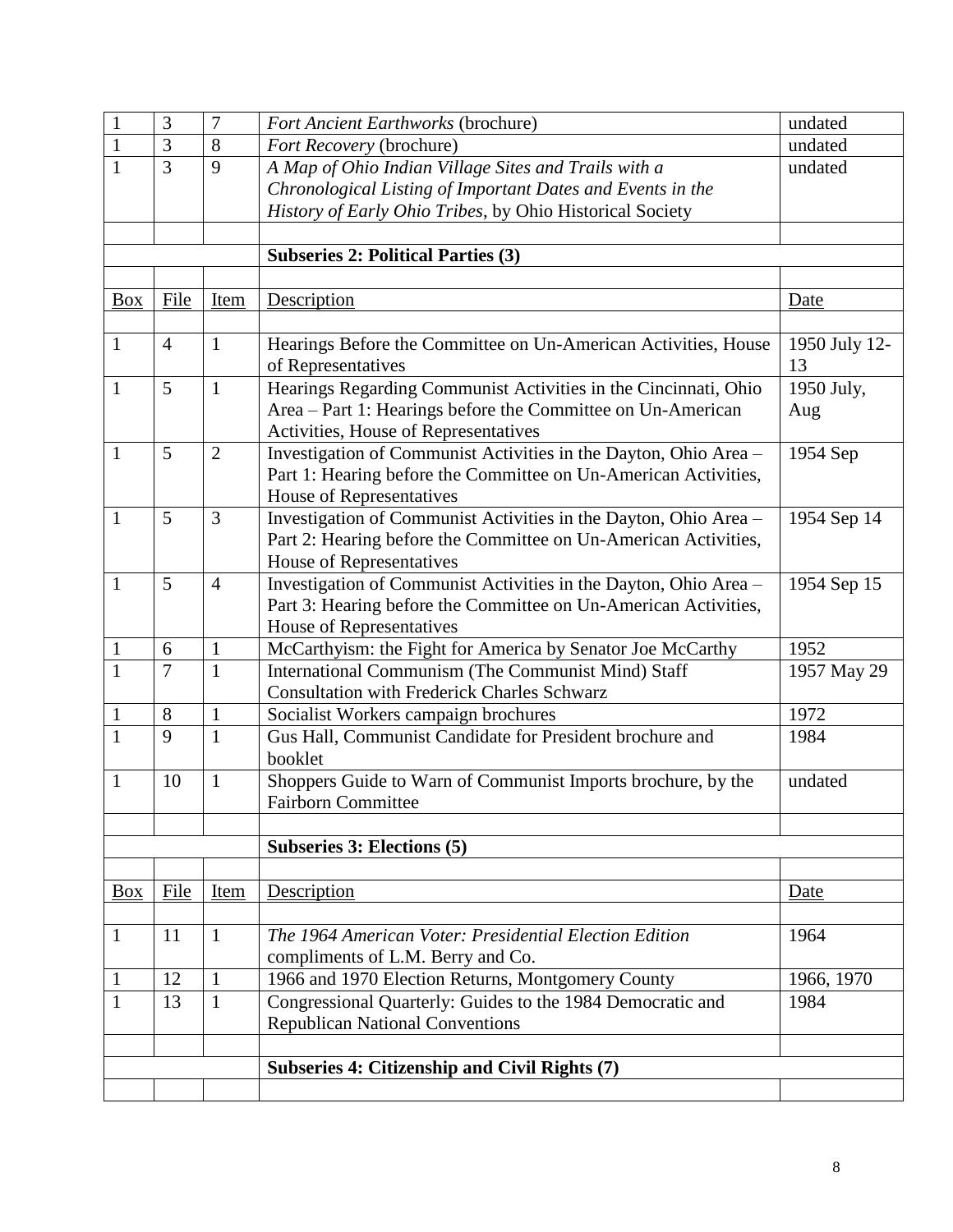| <b>Box</b>   | File | Item           | Description                                                                                                                                               | Date       |
|--------------|------|----------------|-----------------------------------------------------------------------------------------------------------------------------------------------------------|------------|
|              |      |                |                                                                                                                                                           |            |
| $\mathbf{1}$ | 14   | $\mathbf{1}$   | Good Citizen: The Rights and Duties of an American by the<br><b>American Heritage Foundation</b>                                                          | 1948       |
| $\mathbf{1}$ | 14   | $\overline{2}$ | One Man - One Vote: a statement of basic principles of legislative<br>apportionment                                                                       | 1962       |
| $\mathbf{1}$ | 14   | 3              | Some Questions and Answers on the Civil Rights Bill                                                                                                       | 1964       |
| $\mathbf{1}$ | 15   | $\mathbf{1}$   | Dayton's Call to Action: Recommendations for the Solution of<br>Human Problems in the Community                                                           | 1967 April |
|              |      |                |                                                                                                                                                           |            |
|              |      |                | <b>Subseries 5: Local Government (13)</b>                                                                                                                 |            |
|              |      |                | Sub-Subseries A: Montgomery County, Ohio (13a)                                                                                                            |            |
| Box          | File | Item           | Description                                                                                                                                               | Date       |
| $\mathbf{1}$ | 16   | $\mathbf{1}$   | Report on Local Governmental Services in Dayton and<br>Montgomery County, Ohio: Conclusions and Recommendations of<br>the Montgomery County Survey Board: | 1940       |
| $\mathbf{1}$ | 17   | $\mathbf{1}$   | Montgomery County Government: a Citizen's Manual by<br>Community Research Inc.                                                                            | 1960 July  |
| $\mathbf{1}$ | 18   | $\mathbf{1}$   | The Lack of a Budget Process in Montgomery County by<br>Community Research Inc.                                                                           | 1960 Nov   |
| 1            | 19   | $\mathbf{1}$   | The Kind of Charter Needed for Montgomery County, Ohio by<br>Community Research Inc.                                                                      | 1961 April |
| $\mathbf{1}$ | 20   | $\mathbf{1}$   | A Plan to Complete a Civic Center for Montgomery County. A<br>report of the Civic Center Committee, Dayton Area Chamber of<br>Commerce                    | 1962 Feb   |
| $\mathbf{1}$ | 21   | $\mathbf{1}$   | Local Government - 1963: A Statistical Survey of Government in<br>Montgomery County by Community Research, Inc., Dayton, Ohio                             | 1963       |
| 1            | 22   | $\mathbf{1}$   | Joint Purchasing for Local Governments: A Report to the Miami<br>Valley Council of Governments by Community Research, Inc.<br>Dayton, Ohio:               | 1968       |
| $\mathbf{1}$ | 23   | $\mathbf{1}$   | The Future of the Miami Valley Council of Governments by<br>Community Research, Inc.                                                                      | 1969       |
| $\mathbf{1}$ | 24   | $\mathbf{1}$   | Your Montgomery County Government Annual Report for 1971                                                                                                  | 1971       |
|              |      |                |                                                                                                                                                           |            |
|              |      |                | Sub-Subseries B: Dayton, Ohio – Structure (13e)                                                                                                           |            |
|              |      |                |                                                                                                                                                           |            |
| <b>Box</b>   | File | <u>Item</u>    | Description                                                                                                                                               | Date       |
| 1            | 25   | $\mathbf{1}$   | "The Story of Dayton's Municipal Government" by Carl Paul Falb                                                                                            | 1939       |
| $\mathbf{1}$ | 26   | $\mathbf{1}$   | City Manager Government in Dayton by Landrum R. Bolling                                                                                                   | 1940       |
| $\mathbf{1}$ | 27   | $\mathbf{1}$   | Technique of Municipal Administration, Dayton, Ohio,                                                                                                      | 1949 Jan-  |
|              |      |                | Conference Training Group, Joe Myers Discussion Leader                                                                                                    | May        |
| $\mathbf{1}$ | 28   | $\mathbf{1}$   | Technique of Municipal Administration, Dayton, Ohio,                                                                                                      | 1949 Sept- |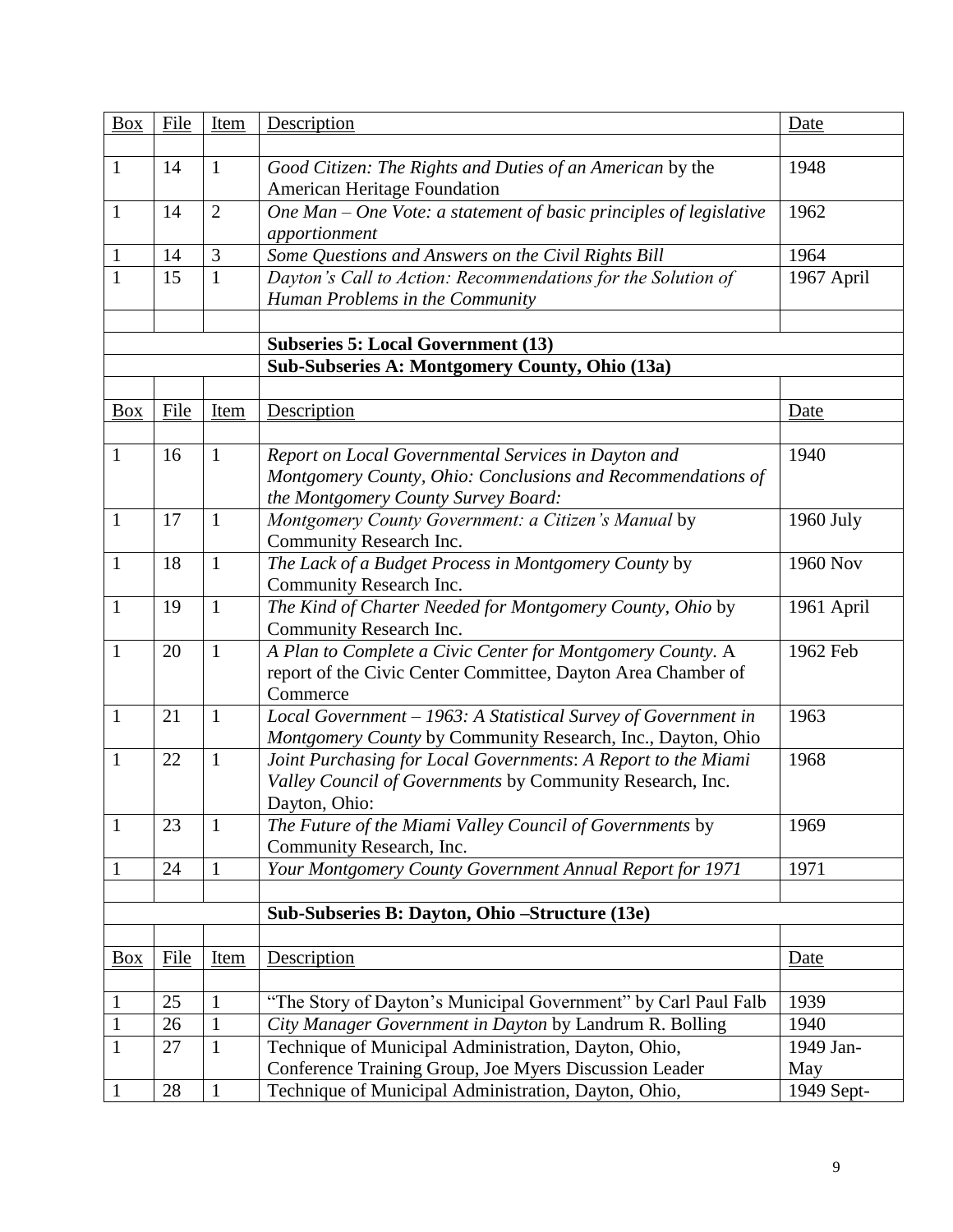|                |                |                              | Conference Training Group, Joe Myers Discussion Leader         | 1950 Jan    |
|----------------|----------------|------------------------------|----------------------------------------------------------------|-------------|
| $\mathbf{1}$   | 29             | $\mathbf{1}$                 | Local Planning Administration, Dayton, Ohio, Joe Myers         | 1952-1953   |
|                |                |                              | <b>Discussion Leader</b>                                       |             |
| $\mathbf{1}$   | 30             | $\mathbf{1}$                 | Metropolitan Challenge: A Summary                              | 1959 Oct    |
| $\mathbf{1}$   | 31             | $\mathbf{1}$                 | Charter Review Committee: recommendation and reports (3 items) | 1963        |
| $\mathbf{1}$   | 32             | $\mathbf{1}$                 | The Changing Face of a City by Ernest Emerling to the Dayton   | 1967        |
|                |                |                              | Journal-Herald                                                 |             |
| $\mathbf{1}$   | 33             | $\mathbf{1}$                 | An Evaluation of the Dayton Ombudsman: A Study of Third Party  | 1972 Sept   |
|                |                |                              | Intervention by Leonard D. Goodstein (Joint Office of Citizen  |             |
|                |                |                              | Complaints funded by the Kettering Foundation)                 |             |
| $\mathbf{1}$   | 34             | $\mathbf{1}$                 | Ombudsman Annual Report FY 1972                                | 1973        |
| $\mathbf{1}$   | 35             | $\mathbf{1}$                 | Ombudsman 1st Quarter Board Report FY 1973-1974                | 1973        |
| $\mathbf{1}$   | 36             | $\mathbf{1}$                 | Joint Office of Citizen Complaints Financial Statement         | 1973 Feb 28 |
| $\mathbf{1}$   | 37             | $\mathbf{1}$                 | Ombudsman's Office 1973 Annual Reports FY 1973 and 1974-       | 1974-1975   |
|                |                |                              | 1975                                                           |             |
| 1              | 38             | $\mathbf{1}$                 | City of Dayton Policy Framework                                | 1978        |
|                |                |                              |                                                                |             |
|                |                |                              | Sub-Subseries C: Dayton, Ohio – Finances (13e4)                |             |
|                |                |                              |                                                                |             |
| Box            | File           | Item                         | Description                                                    | Date        |
|                |                |                              |                                                                |             |
| $\mathbf{2}$   | $\mathbf{1}$   | $\mathbf{1}$                 | Breakdown of Income Tax Refund Procedure                       | 1950        |
| $\overline{2}$ | $\overline{2}$ | $\mathbf{1}$                 | Income Tax Ordinances No. 16922, 18111, and 21420              | 1950, 1954, |
|                |                |                              |                                                                | 1964        |
| $\overline{2}$ | 3              | $\mathbf{1}$                 | Dayton Income Tax Campaign (1%)                                | 1962        |
| $\overline{2}$ | $\overline{4}$ | $\mathbf{1}$                 | Tax Study Advisory Committee Preliminary Report                | 1961        |
| $\overline{2}$ | 5              | $\mathbf{1}$                 | Taxation and Urban Blight: A Case Study of Greater Dayton by   | 1962        |
|                |                |                              | the Tax Study Advisory Committee                               |             |
| $\overline{2}$ | 6              | $\mathbf{1}$                 | City of Dayton Financial Reports (3 items)                     | 1973-1975   |
| $\overline{c}$ | $\overline{7}$ | $\mathbf{1}$                 | City of Dayton Tax Budget                                      | 1975        |
| $\overline{2}$ | 8              | $\mathbf{1}$                 | <b>City of Dayton Tax Budgets</b>                              | 1976-1977   |
| $\overline{2}$ | 9              | $\mathbf{1}$<br>$\mathbf{r}$ | <b>Community Development Block Grant Projects</b>              | 1975        |
| $\overline{2}$ | 10             | $\mathbf{1}$                 | City of Dayton Program Strategies: policy, budget, objectives  | 1975        |
| $\overline{2}$ | 11             | 1                            | City of Dayton Program Strategies: policy, budget, objectives  | 1978        |
|                |                |                              |                                                                |             |
|                |                |                              | Sub-Subseries D: Dayton, Ohio -Personnel (13e8)                |             |
|                |                |                              |                                                                |             |
| $\frac{Box}{}$ | File           | <u>Item</u>                  | Description                                                    | Date        |
|                |                |                              |                                                                |             |
| $\overline{2}$ | 12             | $\mathbf{1}$                 | Disciplinary Procedure: a manual for city supervisors          | Circa 1960  |
| $\overline{2}$ | 13             | $\mathbf{1}$                 | Dayton Public Service Union Complaints memo to the City        | 1962        |
|                |                |                              | Commission from the City Manager                               |             |
| 2              | 14             | $\mathbf{1}$                 | Pay Survey Report                                              | 1967        |
|                |                |                              |                                                                |             |
|                |                |                              | Subseries 6: Crime, Law Enforcement, Civil Defense (14-15)     |             |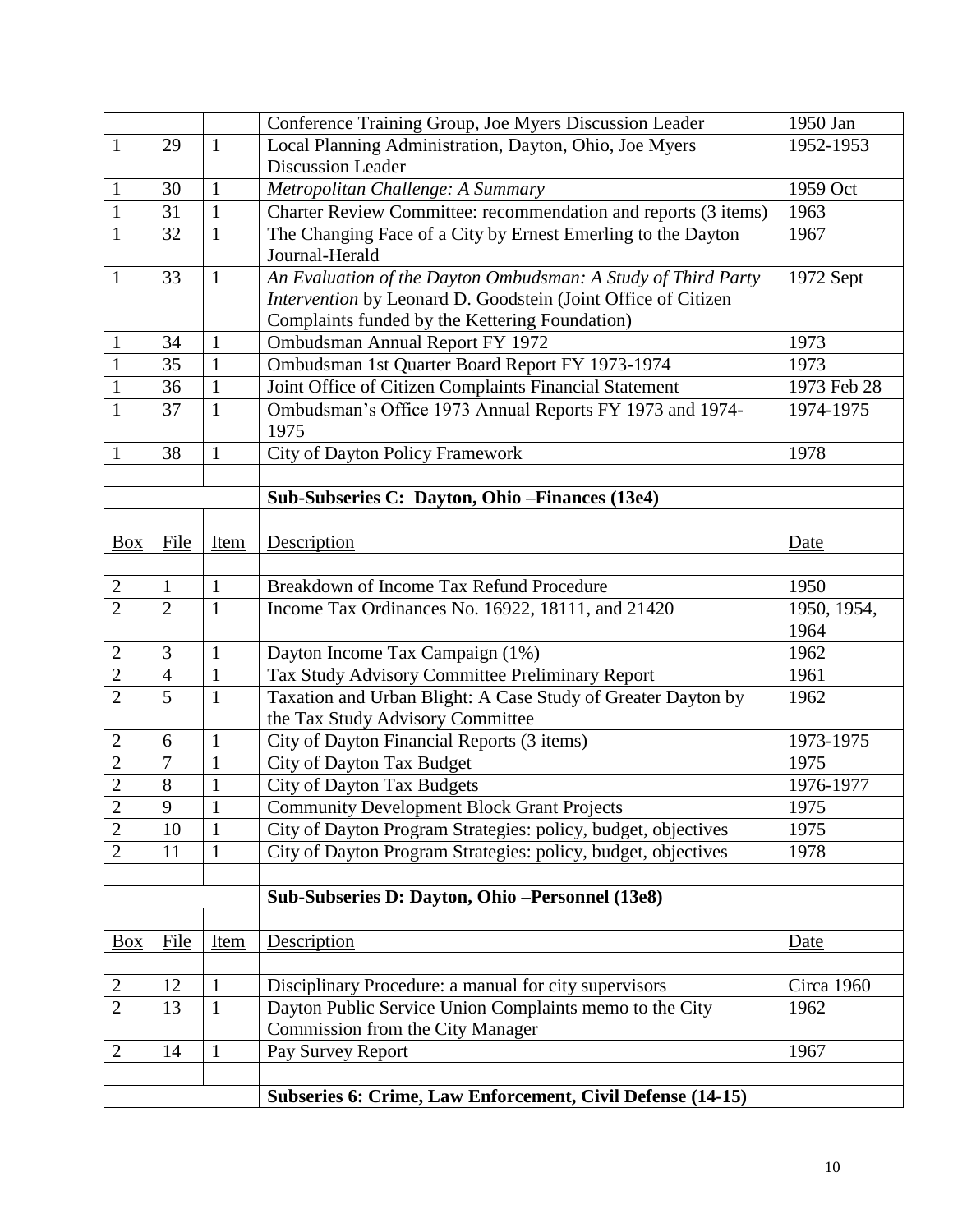| <b>Box</b>     | File | Item           | Description                                                                                       | Date        |
|----------------|------|----------------|---------------------------------------------------------------------------------------------------|-------------|
|                |      |                |                                                                                                   |             |
| $\overline{2}$ | 15   | $\mathbf{1}$   | Coercion case by Lt. Rado and former Sgt. Hermann in Dayton                                       | 1960 Sept   |
|                |      |                | Police Dept                                                                                       |             |
| $\overline{2}$ | 16   | $\mathbf{1}$   | Report of the Child Welfare League of America to Montgomery                                       | 1962 Nov    |
|                |      |                | County Juvenile Court, Dayton, Ohio                                                               |             |
| $\overline{2}$ | 17   | $\mathbf{1}$   | Report of the Child Welfare League of America to Juvenile Bureau                                  | 1962 Nov    |
|                |      |                | Division of Police, Dayton, Ohio                                                                  |             |
| $\overline{2}$ | 18   | $\mathbf{1}$   | Report of the National Advisory Commission on Civil Disorders                                     | 1968        |
| $\overline{2}$ | 19   | $\mathbf{1}$   | Juvenile Delinquency - A Challenge to Action by Health and                                        | 1969 June   |
|                |      |                | Welfare Planning Council of the Dayton Area                                                       |             |
| $\overline{2}$ | 20   | $\mathbf{1}$   | 22 <sup>nd</sup> Annual Report 1965 Juvenile and Domestic Relations Court,                        | 1966        |
| $\overline{2}$ | 20   | $\overline{2}$ | Montgomery County, Dayton, Ohio<br>25th Annual Report 1968 Juvenile and Domestic Relations Court, | 1969        |
|                |      |                | Montgomery County, Dayton, Ohio                                                                   |             |
| $\mathbf{2}$   | 21   | $\mathbf{1}$   | On Guard: Protect Yourself Against the Criminal                                                   | 1970        |
| $\overline{c}$ | 22   | $\mathbf{1}$   | Law Enforcement – Problems and Progress in Gem City Saver                                         | 1972 Winter |
| $\overline{2}$ | 23   | $\mathbf{1}$   | Women in Law Enforcement: a position paper based on the                                           | 1974        |
|                |      |                | metropolitan Dayton workshop on Women in Policing                                                 |             |
| $\overline{2}$ | 24   | $\mathbf{1}$   | Crimes and Victims: a report on the Dayton-San Jose Pilot Survey                                  | 1974        |
|                |      |                | of Victimization                                                                                  |             |
| $\overline{2}$ | 25   | $\mathbf{1}$   | Enrolled Volunteer Worker Groups for Civilian Protection by                                       | 1941        |
|                |      |                | United States Office of Civilian Defense                                                          |             |
| $\overline{2}$ | 25   | $\overline{2}$ | United States Civil Defense: Shelter from Atomic Attack in                                        | 1952        |
|                |      |                | <b>Existing buildings</b>                                                                         |             |
| $\overline{2}$ | 25   | 3              | Dayton Evacuation Plan                                                                            | Circa 1956  |
| $\overline{2}$ | 25   | $\overline{4}$ | The First 14 Days Survival: be prepared to deal with enemy                                        | Circa 1957  |
|                |      |                | attack, tornado, fire, and other disaster                                                         |             |
| 2              | 25   | 5              | Fallout Protection: What to Know and Do About Nuclear Attack                                      | 1961        |
| $\overline{2}$ | 25   | 6              | Challenge to Women: Manual for Women in Civil Defense                                             | 1963        |
|                |      |                |                                                                                                   |             |
|                |      |                | <b>Subseries 7: International (17)</b>                                                            |             |
|                |      |                |                                                                                                   |             |
| Box            | File | Item           | Description                                                                                       | Date        |
|                |      |                |                                                                                                   | 1958        |
| $\mathbf{2}$   | 26   | $\mathbf{1}$   | NCR Factory News Special Issue on the United Nations                                              |             |
| $\overline{2}$ | 27   | $\mathbf{1}$   | U.S. Charges of Soviet Military Buildup in Cuba                                                   | 1962        |
| $\overline{2}$ | 28   | $\mathbf{1}$   | Fain in Vietnam reprinted from the Dayton Daily News                                              | 1965        |
|                |      |                | <b>Subseries 8: Defense- Missiles and Nuclear Power (18)</b>                                      |             |
|                |      |                |                                                                                                   |             |
| <b>Box</b>     | File | Item           | Description                                                                                       | Date        |
|                |      |                |                                                                                                   |             |
| $\overline{2}$ | 29   | $\mathbf{1}$   | MQM-107 Guided Missile Target: Variable Speed                                                     | 1975        |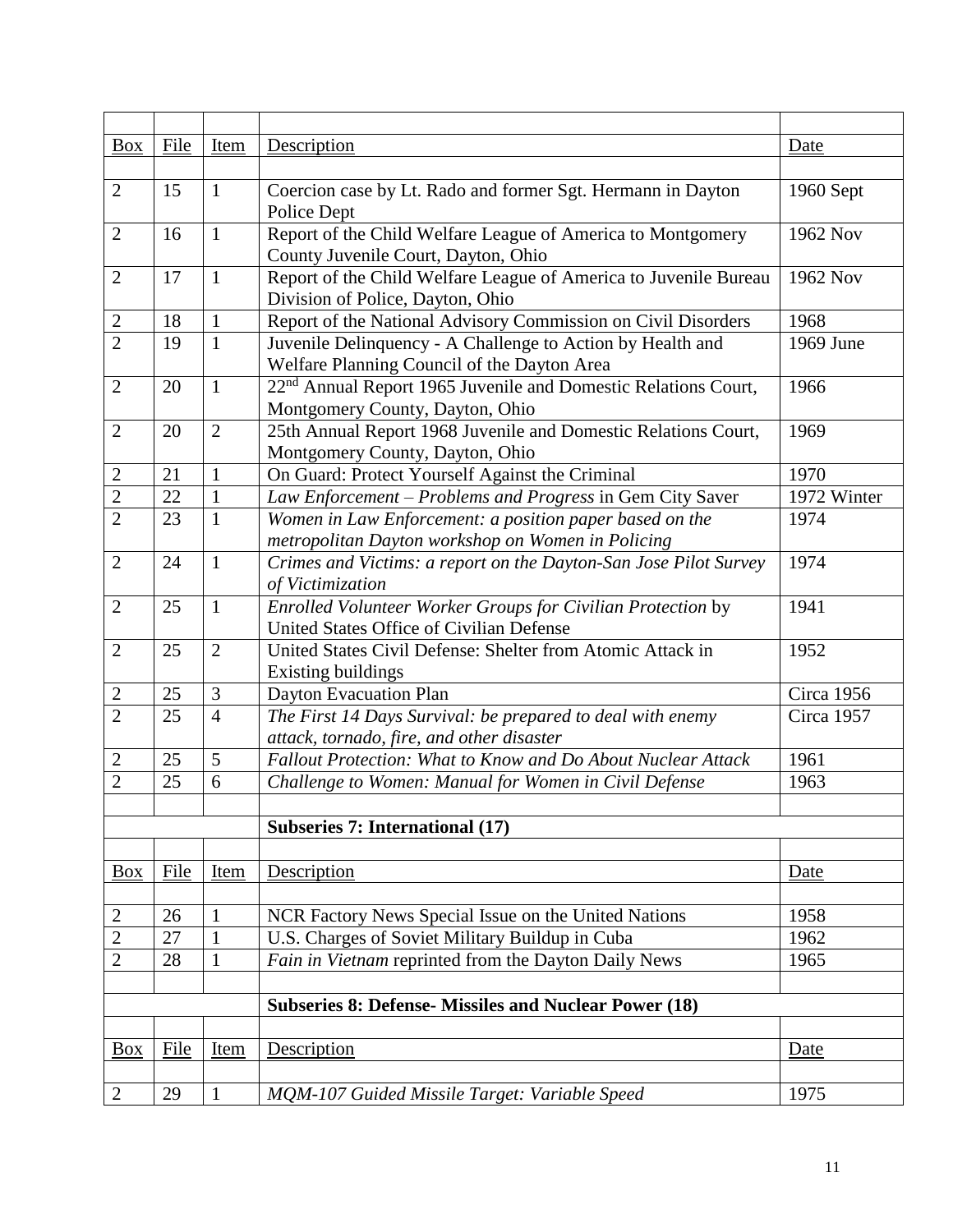| $\overline{2}$                  | 29             | $\mathbf{1}$ | The Missile Defense Question: Is LBJ Right? Russia Deploys Anti-                                           | 1978              |
|---------------------------------|----------------|--------------|------------------------------------------------------------------------------------------------------------|-------------------|
|                                 |                |              | Missile Network U.S. Refuses to Keep Pace: A Background Report                                             |                   |
| $\overline{2}$                  | 30             | $\mathbf{1}$ | From the Kettering Bug to the Cruise Missile and Beyond: 75 <sup>th</sup>                                  | 1978              |
|                                 |                |              | Anniversary of Powered Flight and 60 <sup>th</sup> Anniversary of the                                      |                   |
|                                 |                |              | Kettering Bugs' First Flight                                                                               |                   |
| $\overline{2}$                  | 31             | $\mathbf{1}$ | The Present Challenge: A Report on the Nuclear Dilemma by the                                              | 1983 April 10     |
|                                 |                |              | Cox Newspapers                                                                                             |                   |
|                                 |                |              |                                                                                                            |                   |
|                                 |                |              | Subseries 9: Wright-Patterson Air Force Base (21)                                                          |                   |
|                                 |                |              |                                                                                                            |                   |
| <b>Box</b>                      | File           | Item         | Description                                                                                                | Date              |
|                                 |                |              |                                                                                                            |                   |
| $\overline{2}$                  | 32             | $\mathbf{1}$ | Weapon System Management and the Weapon System Project                                                     | 1959              |
|                                 |                |              | Office on the management of aeronautical systems, Air Force                                                |                   |
| $\overline{2}$                  | 33             | $\mathbf{1}$ | Air Force Missile Test Center: Air Research and Development<br>Command                                     | 1960              |
| $\overline{2}$                  | 34             | $\mathbf{1}$ | Aerospace Research Laboratories, Wright-Patterson Air Force                                                | <b>Circa 1960</b> |
|                                 |                |              | Base, Ohio                                                                                                 |                   |
|                                 |                |              |                                                                                                            |                   |
| 3                               | $\mathbf{1}$   | $\mathbf{1}$ | Wright Patterson Air Force Base - University Highway Needs                                                 | 1963 Sept         |
|                                 |                |              | Study                                                                                                      |                   |
| 3                               | $\overline{2}$ | $\mathbf{1}$ | Concept 1976: a long range facility concept for Area B Wright -                                            | 1967              |
|                                 |                |              | Patterson Air Force Base, Ohio                                                                             |                   |
| 3                               | 3              | $\mathbf{1}$ | <b>Aeronautical Systems Division</b>                                                                       | $Circa$ 1970      |
| 3                               | $\overline{4}$ | $\mathbf{1}$ | Air Force Advanced Logistics System (ALS) and Max Project                                                  | 1977-1978         |
| 3                               | 5              | $\mathbf{1}$ | The Miami Valley Welcomes you to Wright-Patterson                                                          | 1978              |
| 3                               | 6              | $\mathbf{1}$ | Mission Adaptive Wing (Air Force/NASA/Boeing)                                                              | 1985              |
|                                 |                |              |                                                                                                            |                   |
|                                 |                |              | <b>Subseries 10: Courts (22)</b>                                                                           |                   |
|                                 |                |              |                                                                                                            |                   |
| <b>Box</b>                      | File           | Item         | Description                                                                                                | Date              |
|                                 |                |              |                                                                                                            |                   |
| 3                               | $\overline{7}$ | 1            | Dayton Municipal Court Annual Report                                                                       | 1982              |
| $\overline{3}$                  | 8              | $\mathbf{1}$ | Montgomery County, Ohio General Division Common Pleas Court                                                | 1982              |
| 3                               | 9              | $\mathbf{1}$ | <b>Annual Report</b>                                                                                       | 1983              |
|                                 |                |              | Annual Report of the Court of Common Pleas General Division<br>and Clerk of Courts Montgomery County, Ohio |                   |
|                                 |                |              |                                                                                                            |                   |
|                                 |                |              | Subseries 11: Laws (23)                                                                                    |                   |
|                                 |                |              |                                                                                                            |                   |
| $\frac{\text{Box}}{\text{Box}}$ | File           | <b>Item</b>  | Description                                                                                                | Date              |
|                                 |                |              |                                                                                                            |                   |
| 3                               | 10             | $\mathbf{1}$ | Traffic Ordinance of City of Dayton, Ohio                                                                  | 1944              |
| $\overline{3}$                  | 11             | $\mathbf{1}$ | Gun Abuse in Ohio by Jeffrey H. Spiegler and John J. Sweeney                                               | 1975              |
|                                 |                |              |                                                                                                            |                   |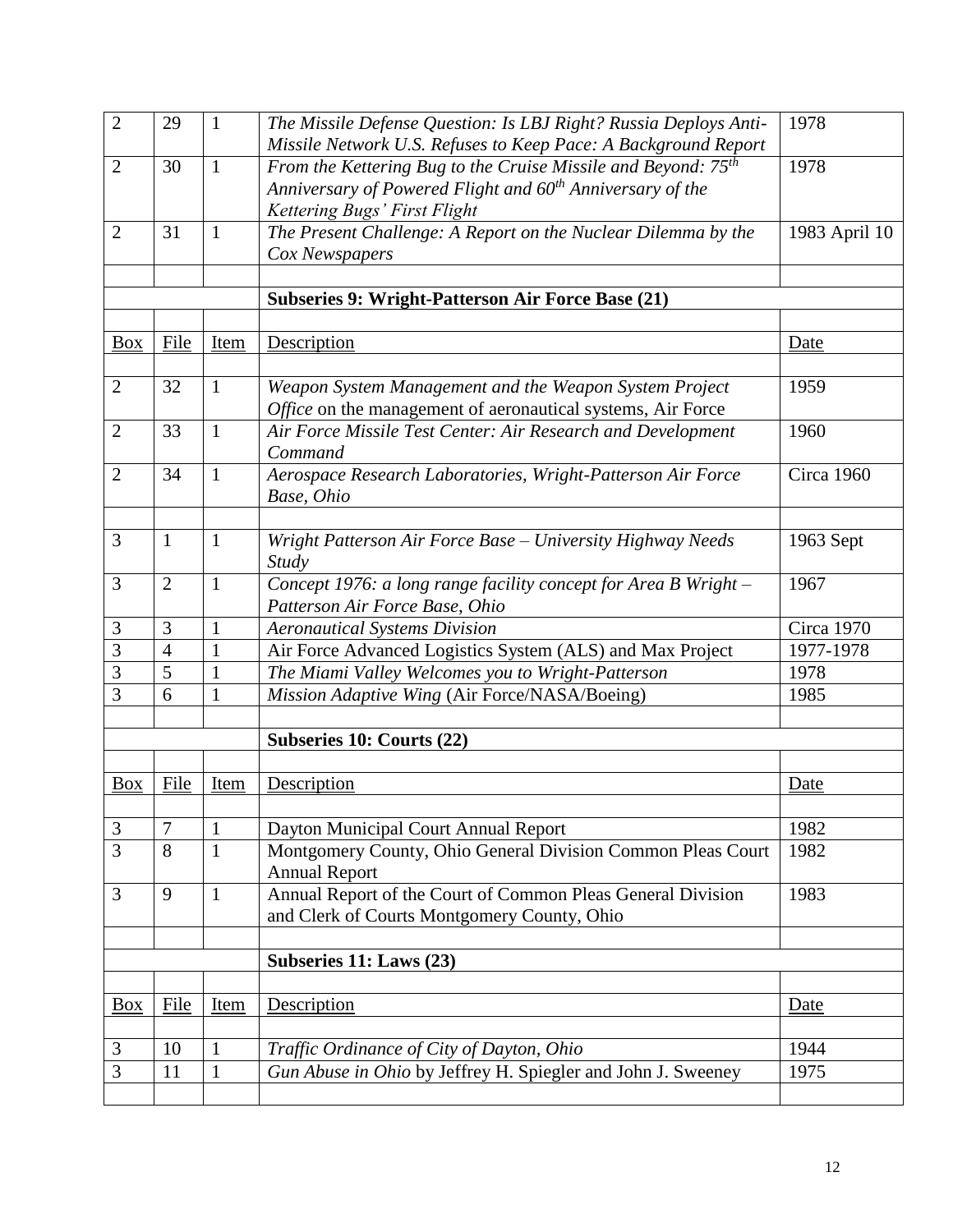|                |                |                | Subseries 12: Economy (25)                                                                                              |             |
|----------------|----------------|----------------|-------------------------------------------------------------------------------------------------------------------------|-------------|
|                |                |                |                                                                                                                         |             |
| <b>Box</b>     | File           | Item           | Description                                                                                                             | Date        |
|                |                |                |                                                                                                                         |             |
| 3              | 12             | $\mathbf{1}$   | Manufacturing in the Miami Valley Region by the Miami Valley                                                            | 1967 Feb    |
|                |                |                | <b>Regional Planning Commission</b>                                                                                     |             |
| 3              | 13             | $\mathbf{1}$   | Industry in the Miami Valley Region by the Miami Valley                                                                 | 1967 Aug    |
|                |                |                | <b>Regional Planning Commission</b>                                                                                     |             |
| 3              | 14             | $\mathbf{1}$   | Commercial Development in the Miami Valley Region by the                                                                | 1968        |
|                |                |                | Miami Valley Regional Planning Commission                                                                               |             |
| 3              | 15             | $\mathbf{1}$   | Technical Bulletin: Commercial Development in the Miami Valley                                                          | 1972 June   |
|                |                |                | Region by the Miami Valley Regional Planning Commission                                                                 |             |
| 3              | 16             | $\mathbf{1}$   | Neighborhood Profiles Update: City of Dayton Community                                                                  | 1972 Oct    |
|                |                |                | <b>Renewal Program</b>                                                                                                  |             |
| 3              | 17             | $\mathbf{1}$   | Final Report, Public Opinion Survey, Business Opinion Survey by                                                         | 1980        |
|                |                |                | Mayor's Council on Economic Development Amenities Task                                                                  |             |
|                |                |                | Force                                                                                                                   |             |
| 3              | 18             | 1              | Dayton by the Dayton Development Council on the advantages of                                                           | 1980        |
|                |                |                | doing business in Dayton                                                                                                |             |
|                |                |                |                                                                                                                         |             |
|                |                |                | <b>Subseries 13: Water Studies (34)</b>                                                                                 |             |
|                |                |                |                                                                                                                         |             |
| <b>Box</b>     | File           | Item           | Description                                                                                                             | Date        |
| 3              |                |                |                                                                                                                         |             |
|                | 19             | $\mathbf{1}$   | Caesar Creek Lake, Greene County, Ohio: preliminary                                                                     | 1958 July   |
|                |                | $\overline{2}$ | engineering report                                                                                                      | 1967        |
| $\mathfrak{Z}$ | 20             | $\mathbf{1}$   | Caesar Creek Dam and Reservoir Land Acquisition Map<br>Caesar Creek Lake Project: environmental impact statement Vol. I | 1974 April  |
| $\overline{3}$ | 21             | $\mathbf{1}$   | Caesar Creek Lake Project: environmental impact statement Vol.                                                          |             |
|                |                |                | $\mathbf{I}$                                                                                                            |             |
|                |                |                |                                                                                                                         |             |
| 3              | 22             | 1              | Great Miami River Dam Study                                                                                             | 1962 Jan    |
| 3              | 23             | $\mathbf{1}$   | Low Dams in the Miami River, Dayton, Ohio. Memorandum by the                                                            | 1962 May    |
|                |                |                | Miami Conservancy District                                                                                              |             |
| 3              | 24             | $\mathbf{1}$   | Open Space Special Studies on the Miami River (2)                                                                       | Circa 1962  |
| $\overline{3}$ | 25             | $\mathbf{1}$   | Dayton River Corridor Plan article in Gem City Saver magazine                                                           | 1973 Summer |
| 3              | 26             | $\mathbf{1}$   | Miami River Corridor Plan prepared for the Butler County Miami                                                          | 1974 May    |
|                |                |                | <b>River Corridor Committee</b>                                                                                         |             |
| 3              | 27             | $\mathbf{1}$   | Clarence J. Brown Dam & Reservoir Ohio: Environmental Impact                                                            | 1975 Jan    |
|                |                |                | <b>Statement</b>                                                                                                        |             |
|                |                |                |                                                                                                                         |             |
| $\overline{4}$ | $\mathbf{1}$   | $\mathbf{1}$   | Little Miami River Conservancy District Preliminary Engineering                                                         | 1966 Feb    |
|                |                |                | Report                                                                                                                  |             |
| $\overline{4}$ | $\overline{2}$ | $\mathbf{1}$   | Little Miami Basin, Ohio, East Fork Lake Project: Statement of                                                          | 1974        |
|                |                |                | Findings                                                                                                                |             |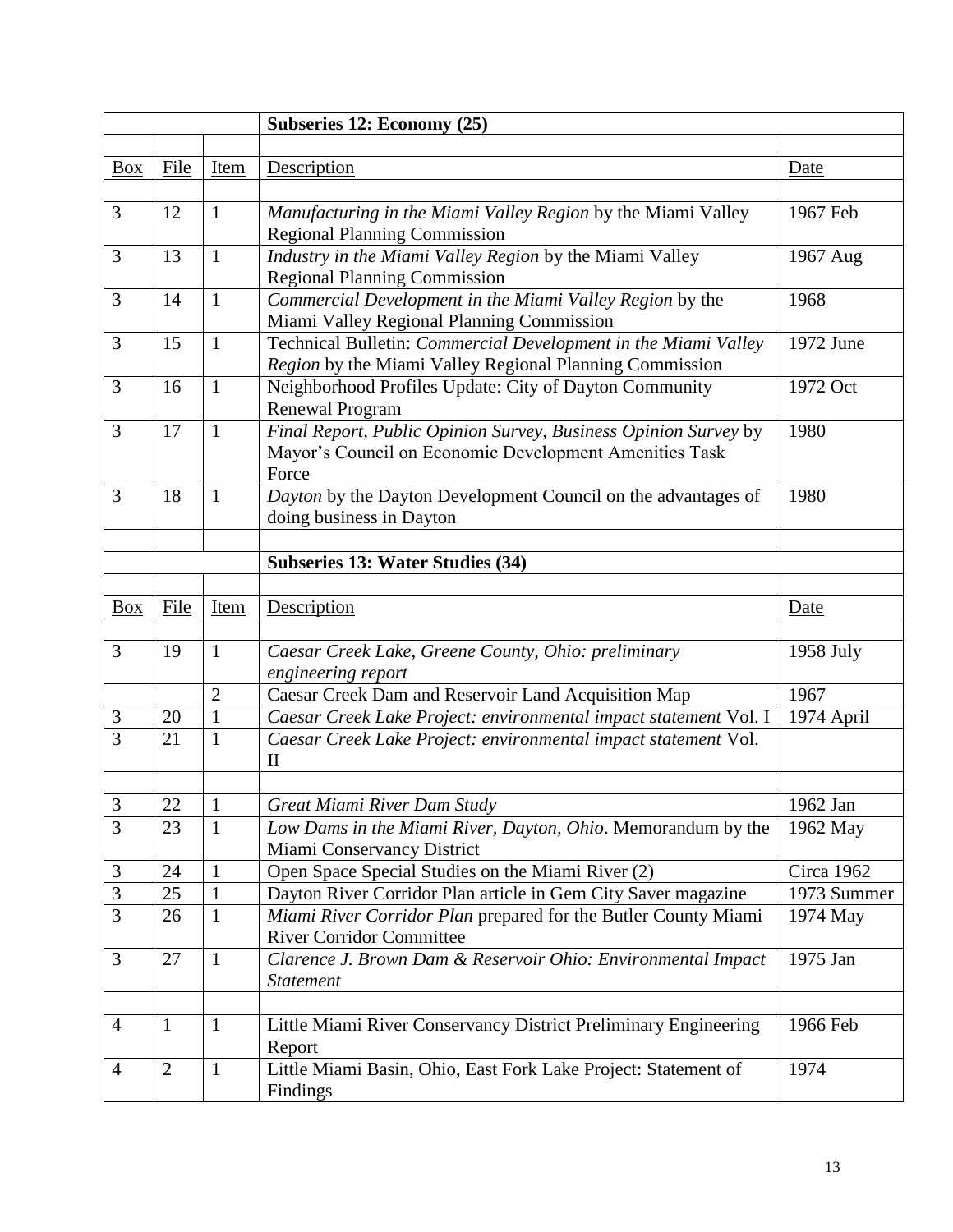| $\overline{4}$ | 3              | 1                            | Toms Run Lake, Montgomery County Ohio: Preliminary<br><b>Engineering Report</b>                                                                  | 1961                   |
|----------------|----------------|------------------------------|--------------------------------------------------------------------------------------------------------------------------------------------------|------------------------|
|                |                |                              |                                                                                                                                                  |                        |
| $\overline{4}$ | $\overline{4}$ | $\mathbf{1}$                 | Miami Shores Addition to the Official Plan of the Miami<br>Conservancy District                                                                  | 1960 April             |
| 4              | 5              | 1                            | Managing Water Quality: a job of the Miami Conservancy District                                                                                  | 1970                   |
|                |                |                              |                                                                                                                                                  |                        |
| 4              | 6              | $\mathbf{1}$                 | Facts About the Proposed Lake Erie-Ohio River Canal                                                                                              | 1961                   |
| 4              | $\tau$         | $\mathbf{1}$                 | Canal Sesquicentennial, Gem City Saver                                                                                                           | 1977 Summer            |
|                |                |                              |                                                                                                                                                  |                        |
|                |                |                              | Subseries 14: Automobile and Aircraft Industries (42)                                                                                            |                        |
|                | File           |                              |                                                                                                                                                  |                        |
| Box            |                | Item                         | Description                                                                                                                                      | Date                   |
| $\overline{4}$ | 8              | $\mathbf{1}$                 | Concerning Cars newletter, "Our Hats Off to Brooklyn, Ohio: the<br>first place in the world to have a seat belt law 19 years ag0"                | 1985 Jan               |
|                |                | $\overline{2}$               | Concerning Cars newletter, "Lifesaving Potential by Use of<br>Seatbelts"                                                                         | 1987 March             |
| $\overline{4}$ | 9              | $\mathbf{1}$                 | The Implications of Government-Industry Relations in Aerospace,<br>remarks by Karl G. Harr, Jr. President of Aerospace Industries<br>Association | 1966                   |
| 4              | 10             | 1                            | Boeing Magazine, on the 50 <sup>th</sup> Anniversary of Powered Flight                                                                           | $\overline{1}$ 953 Dec |
| 4              | 11             | $\mathbf{1}$                 | Indiana and the SST                                                                                                                              | 1970                   |
|                |                |                              |                                                                                                                                                  |                        |
|                |                |                              | <b>Subseries 15: Local Companies (47)</b>                                                                                                        |                        |
|                |                |                              |                                                                                                                                                  |                        |
| Box            | File           | Item                         | Description                                                                                                                                      | Date                   |
| 4              | 12             | 1                            | The Chemlawn History by Wm. A. Copeland                                                                                                          | 1982                   |
| $\Lambda$      | 13             | $\mathbf{1}$                 | DAYCO Corporation: a history                                                                                                                     | 1971                   |
| $\overline{4}$ | 14             | $\mathbf{r}$<br>$\mathbf{1}$ | The Frigidaire Story                                                                                                                             | 1962                   |
|                |                |                              |                                                                                                                                                  |                        |
| $\overline{4}$ | 15             | $\mathbf{1}$                 | The Greatest Frontier: remarks at the dedication program General<br><b>Motors Technical Center</b>                                               | 1956 May 16            |
| 4              | 15             | $\overline{2}$               | Dayton Salutes General Motors on its 50 <sup>th</sup> Anniversary                                                                                | 1958                   |
| $\overline{4}$ | 15             | 3                            | Our 50 <sup>th</sup> Year: some highlights of General Motors golden<br>milestone                                                                 | 1958                   |
| $\overline{4}$ | 15             | $\overline{4}$               | Summary of Major Provisions of the GM-UAW Settlement                                                                                             | 1967 Dec 15            |
|                |                |                              |                                                                                                                                                  |                        |
| $\overline{4}$ | 16             | $\mathbf{1}$                 | The Huffman Manufacturing Company, 50 <sup>th</sup> anniversary                                                                                  | 1973                   |
| $\overline{4}$ | 17             | $\mathbf{1}$                 | Inland Manufacturing, Division of GM 50 <sup>th</sup> Anniversary Slide<br>Transcript of "It Started With the Wheel"                             | 1973                   |
| $\overline{4}$ | 18             | $\mathbf{1}$                 | Monarch Marking System Company: Fifty Years of Business                                                                                          | 1940                   |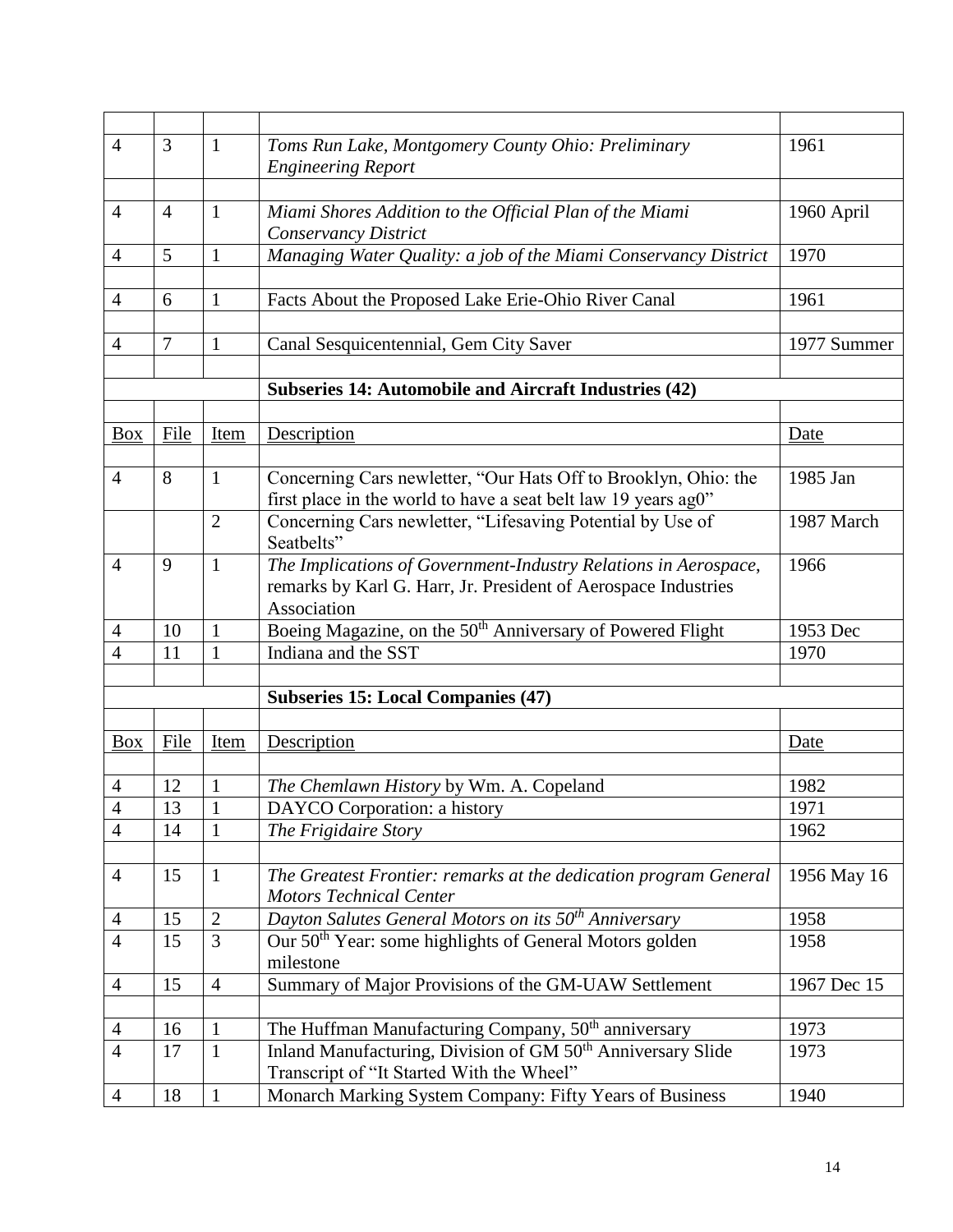|                |        |                | <b>Building</b>                                               |                   |
|----------------|--------|----------------|---------------------------------------------------------------|-------------------|
|                |        |                |                                                               |                   |
| $\overline{4}$ | 19     | 1              | Background Information, the National Cash Register Company    | <b>Circa 1955</b> |
| 4              | 19     | $\overline{2}$ | NCR Factory News article "NCR Throughout the World"           | 1959 May          |
| $\overline{4}$ | 19     | 3              | <b>NCR</b> and Tomorrow                                       | Circa 1960        |
| 4              | 19     | $\overline{4}$ | NCR's Expanding R. and D. Role in Defense                     | 1962              |
| $\overline{4}$ | 19     | 5              | NCR Presents Highlights from "Today's Revolution in Retail    | 1962              |
|                |        |                | Merchandising"                                                |                   |
| $\overline{4}$ | 20     | $\mathbf{1}$   | NCR EIU Constitution and By-Laws                              | 1968              |
|                |        |                |                                                               |                   |
| $\overline{4}$ | 21     | $\mathbf{1}$   | A Tale of Two Cities – and Two Companies by Robert S. Oelman  | 1972 Aug 28       |
|                |        |                | before the Dayton Rotary Club                                 |                   |
| $\overline{4}$ | 21     | $\overline{2}$ | <b>NCR</b> Corporation Annual Report                          | 1974              |
| $\overline{4}$ | 21     | 3              | <b>NCR Encapsulation brochure</b>                             | Circa 1970s       |
| $\overline{4}$ | 21     | $\overline{4}$ | <b>NCR</b> Total System                                       | undated           |
|                |        |                |                                                               |                   |
| 4              | 22     | 1              | New Idea Farm Equipment Company, a History, 1899-1965         | 1965              |
| 4              | 23     | $\mathbf{1}$   | Rike-Kumler Co. 70 <sup>th</sup> Anniversary Celebration      | 1923              |
|                |        |                |                                                               |                   |
|                |        |                | <b>Subseries 16: Transportation</b>                           |                   |
|                |        |                | <b>Sub-Subseries A: Regional (48)</b>                         |                   |
|                |        |                |                                                               |                   |
| Box            | File   | Item           | Description                                                   | Date              |
|                |        |                |                                                               |                   |
| $\overline{4}$ | 24     | $1 - 2$        | Regional Transportation Planning in Greene - Montgomery       | 1963, 1964        |
|                |        |                | Counties                                                      |                   |
| $\overline{4}$ | 25     | $\mathbf{1}$   | Regional Transportation and Development Study Prospectus:     | 1966 Nov          |
|                |        |                | Montgomery and Greene Counties                                |                   |
| $\overline{4}$ | 26     | $\mathbf{1}$   | Comprehensive Transportation Plan: Population and Economic    | 1971              |
|                |        |                | Report, Clark County - Springfield, Ohio                      |                   |
| $\overline{4}$ | $27 -$ |                | Dayton Light Rail Transit System Implementation Application   | 1975              |
|                | 29     |                | <b>Southeast Corridor</b>                                     |                   |
| $\overline{4}$ | 30     | 1              | RTA (Miami Valley Regional Transit Authority) Annual Report   | 1975              |
| $\overline{4}$ | 31     | 1              | <b>Transportation Coordinating Committee annual reports</b>   | 1976, 1978,       |
|                |        |                |                                                               | 1980              |
|                |        |                |                                                               |                   |
|                |        |                | Sub-Subseries B: Highways, Parking, Bike paths, Bridges (49)  |                   |
|                |        |                |                                                               |                   |
| Box            | File   | Item           | Description                                                   | <u>Date</u>       |
|                |        |                |                                                               |                   |
| Over<br>Size   | 9      | $\mathbf{1}$   | Supplement to Preliminary Design Report U.S. Route 25         | 1959              |
| Loc.           |        |                | Expressway Riverside Drive to South Corporation Line, Dayton, |                   |
| 101            |        |                | Ohio (Oversize Location 101, File 9, Item 1)                  |                   |
| $\overline{4}$ | 32     | $\mathbf{1}$   | Dayton's Expressways and YOU: the expressways bond issue,     | Circa 1960        |
|                |        |                | published by Citizens Expressway Committee                    |                   |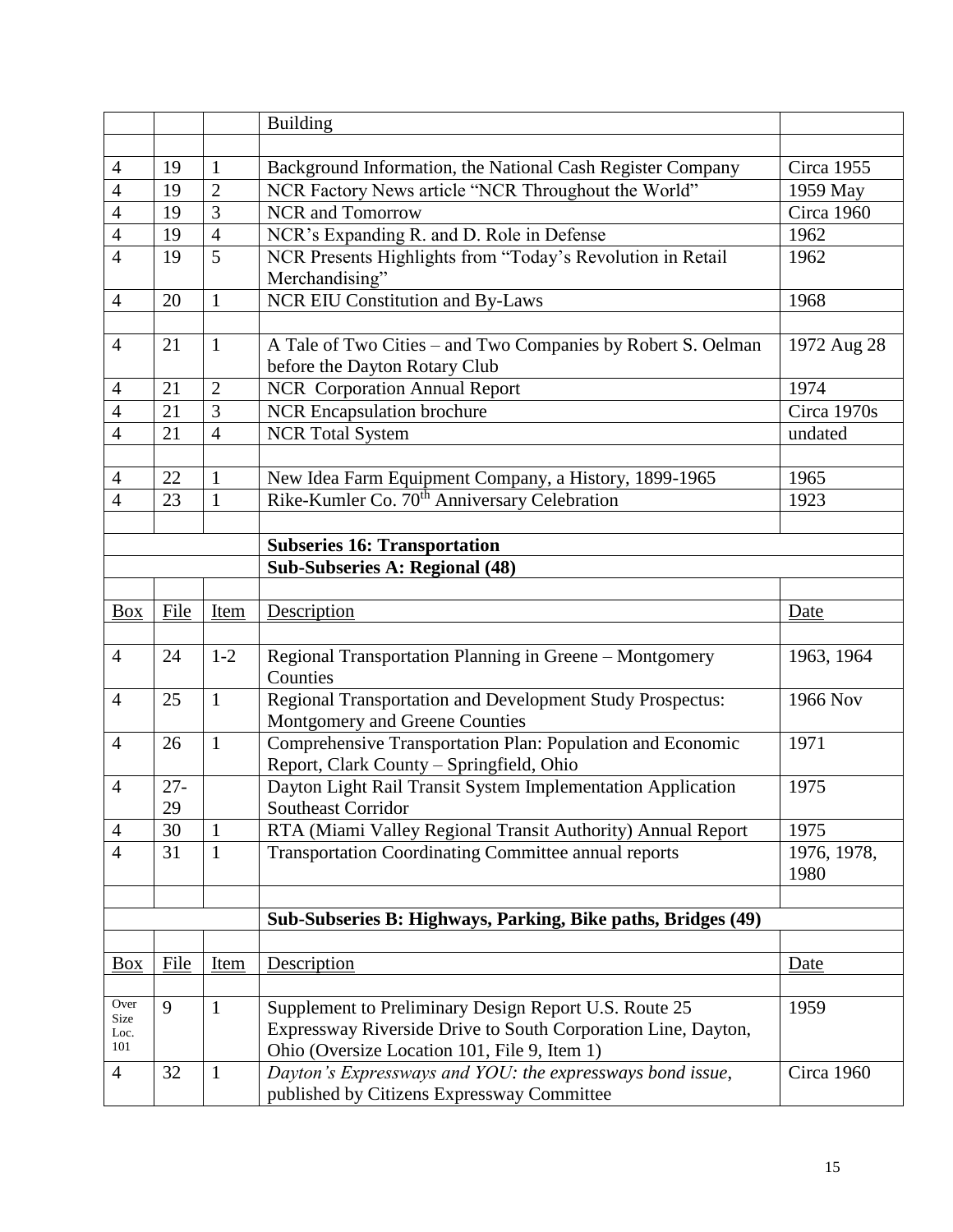| $\overline{4}$ | 32                  | $\overline{2}$    | The Road Ahead: the exciting story of the nation's 50 billion dollar                                               | Circa 1960  |
|----------------|---------------------|-------------------|--------------------------------------------------------------------------------------------------------------------|-------------|
|                |                     |                   | road program                                                                                                       |             |
| $\overline{4}$ | 33                  | $\mathbf{1}$      | The Developmental Implications of Interstate Route 675 (US 25<br>By-Pass) by the Regional Transportation Committee | 1961 March  |
| $\overline{4}$ | 34                  | $\mathbf{1}$      | One Way Traffic Operation of State Route 48 by the Regional                                                        | 1961        |
|                |                     |                   | <b>Transportation Committee</b>                                                                                    |             |
| $\overline{4}$ | 35                  | $\mathbf{1}$      | Letter Request of Mall Park Motel for East Bound Lane on Fourth                                                    | 1965 Feb 12 |
|                |                     |                   | <b>Street</b>                                                                                                      |             |
| 4              | 36                  | $\mathbf{1}$      | Interim Report: Dayton Parking Study                                                                               | 1970        |
| $\overline{4}$ | 37                  | $\mathbf{1}$      | Center City Parking Study Dayton, Ohio                                                                             | 1970 Mar 17 |
| $\overline{4}$ | 38                  | $\mathbf{1}$      | Guide to Starting a Community Bikeway: Miami Valley Regional                                                       | 1972        |
|                |                     |                   | <b>Bikeway Plan</b>                                                                                                |             |
| $\overline{4}$ | 39                  | $\mathbf{1}$      | Ohio Covered Bridges brochures                                                                                     | 1950, 1967- |
|                |                     |                   |                                                                                                                    | 1970        |
|                |                     |                   |                                                                                                                    |             |
|                |                     |                   | Sub-Subseries C: Air (52)                                                                                          |             |
| <b>Box</b>     | File                | Item              | Description                                                                                                        | Date        |
|                |                     |                   |                                                                                                                    |             |
| $\overline{4}$ | 40                  | $\mathbf{1}$      | A Study of Southwest Ohio's Nneeds for Airports in the Jet Age                                                     | 1961 March  |
|                | 41                  | $\mathbf{1}$      | Speech by Mayor R. William Patterson on a proposed                                                                 | 1962 Feb 22 |
|                |                     |                   | Southwestern Ohio Regional Airport, at the Queen City Club                                                         |             |
|                | 42                  | $\mathbf{1}$      | Greater Cincinnati Airport: Air Trade Study Master Planning                                                        | 1962 June   |
|                |                     |                   | Preliminary Review of Revenue Financing Feasibility                                                                |             |
|                | 43                  | $\mathbf{1}$      | Community Service and Economic Factors Jet Airport System                                                          | 1962 Aug    |
|                |                     |                   | Cincinnati – Dayton Area                                                                                           |             |
|                |                     |                   |                                                                                                                    |             |
| 5              | $\mathbf{1}$        | $\mathbf{1}$      | Southwestern Ohio Regional Airport: A Preliminary Study of<br>Feasibility                                          | 1964 Sept   |
| 5              | $\overline{2}$      | $\mathbf{1}$      | Future Airport Requirements by Roy A. Strandberg                                                                   | 1967 Sept   |
| 5              | 3                   | 1                 | SST and Sonic Boom Handbook                                                                                        | 1968 Nov 15 |
| $\overline{5}$ | $\overline{\Delta}$ | $\mathbf{1}$<br>T | Dayton International Airport Brochures                                                                             | 1989        |
|                |                     |                   |                                                                                                                    |             |
|                |                     |                   | Subseries 17: Labor (54)                                                                                           |             |
|                |                     |                   |                                                                                                                    |             |
| <b>Box</b>     | File                | Item              | Description                                                                                                        | Date        |
|                |                     |                   |                                                                                                                    |             |
| $\mathfrak s$  | 5                   | 1                 | West Dayton Social Services Priorities Study Committee (3 items)                                                   | 1967-1968   |
| $\overline{5}$ | 6                   | $\mathbf{1}$      | Sub-employment Conditions in the Model Cities Area, City of<br>Dayton                                              | 1969        |
| 5              | $\overline{7}$      | $\mathbf{1}$      | Equal Employment Opportunity Program, 2750 <sup>th</sup> Air Base Wing,                                            | 1967-1971   |
|                |                     |                   | Wright-Patterson Air Force Base                                                                                    |             |
|                |                     |                   |                                                                                                                    |             |
|                |                     |                   | <b>Subseries 18: Finances (59)</b>                                                                                 |             |
|                |                     |                   |                                                                                                                    |             |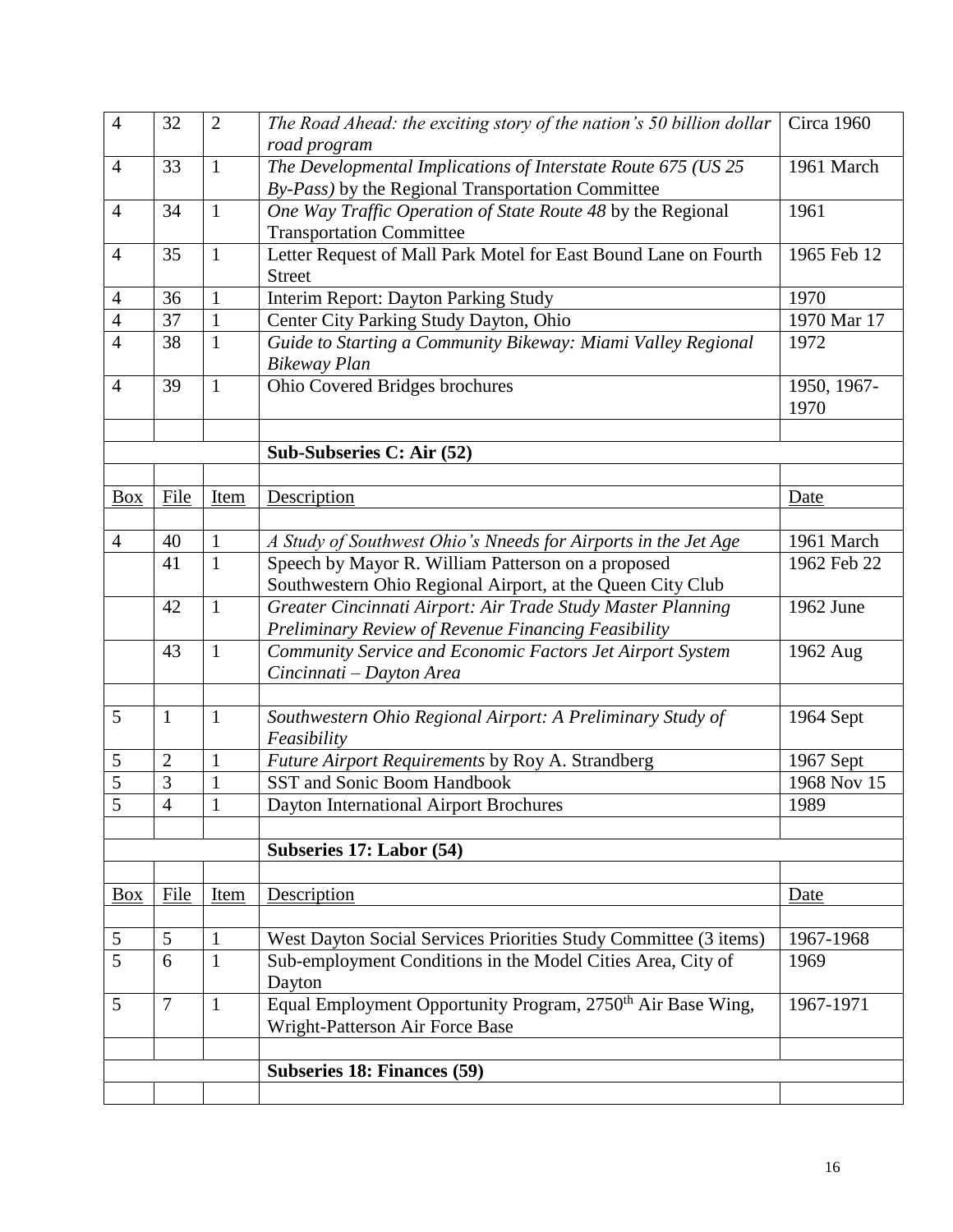| <b>Box</b>     | File | Item           | Description                                                                                   | Date       |
|----------------|------|----------------|-----------------------------------------------------------------------------------------------|------------|
|                |      |                |                                                                                               |            |
| 5              | 8    | 1              | <b>Revenue Sharing Literature</b>                                                             | 1971-1975  |
| $\overline{5}$ | 9    | $\mathbf{1}$   | Industrial Areas in the City of Kettering                                                     | 1963       |
| 5              | 10   | $\mathbf{1}$   | Municipal Income Tax Feasibility Study for City of Xenia                                      | 1967       |
| 5              | 10   | $\overline{2}$ | Municipal Income Tax Data for Ohio's Cities and Villages                                      | 1976       |
|                |      |                |                                                                                               |            |
|                |      |                | <b>Subseries 19: Population (62)</b>                                                          |            |
|                |      |                |                                                                                               |            |
| Box            | File | Item           | Description                                                                                   | Date       |
|                |      |                |                                                                                               |            |
| 5              | 11   | $\mathbf{1}$   | Ohio Population: Growth and Distribution                                                      | 1960       |
| 5              | 12   | $\mathbf{1}$   | Census Tracts Dayton, Ohio                                                                    | 1960       |
| 5              | 13   | $\mathbf{1}$   | People on the Move! Population and Dwelling Unit Changes                                      | 1964       |
|                |      |                | 1960-1964, Population Forecast to 1970 by the City Plan Board,                                |            |
|                |      |                | Dayton, Ohio                                                                                  |            |
| 5              | 14   | 1              | Population Study of the Miami Valley Region                                                   | 1966       |
| 5              | 15   | $\mathbf{1}$   | Ohio Population by the Development Department, State of Ohio                                  | 1968       |
| 5              | 16   | $\mathbf{1}$   | Population data and forecasts for Dayton Area                                                 | 1950-1974  |
| $\overline{5}$ | 17   | $\mathbf{1}$   | Projected Urban Development Map for Green and Montgomery                                      | Circa 1962 |
|                |      |                | Counties, 1980                                                                                |            |
|                |      |                |                                                                                               |            |
|                |      |                | <b>Subseries 20: Development</b>                                                              |            |
|                |      |                | Sub-Subseries A: Land Use, Planning, Zoning (66a-b)                                           |            |
|                |      |                |                                                                                               |            |
| Box            | File | Item           | Description                                                                                   | Date       |
|                |      |                |                                                                                               |            |
| 5              | 18   | $\mathbf{1}$   | Long Range Growth Potential of West Central Ohio: Summary                                     | 1963       |
|                |      |                | report of a study of the service area of DP&L (includes MAP) by                               |            |
|                |      |                | <b>Battelle Memorial Institute</b>                                                            |            |
| 5              | 19   | 1              |                                                                                               |            |
|                |      |                |                                                                                               | 1961       |
|                |      |                | Land Use Survey Highlights: Greene - Montgomery Counties<br>1960                              |            |
| 5              | 20   | $\mathbf{1}$   |                                                                                               | 1964       |
|                |      |                | Land for the Future for Industry. Report 21. Montgomery County<br><b>Planning Commission</b>  |            |
| 5              | 21   | $\mathbf{1}$   |                                                                                               | Circa 1966 |
| 5              | 22   | $\mathbf{1}$   | Subdivision Regulations for Montgomery County, Ohio                                           | 1969       |
|                |      |                | Miami Valley Regional Planning Commission Initial Housing<br>Element                          |            |
| 5              | 23   | $\mathbf{1}$   |                                                                                               | 1969       |
|                |      |                | Population and Household Projections, 1970-2000 prepared as                                   |            |
|                |      |                | part of the Water and Sewer Master Plan Phase I, Greene, Miami,<br><b>Montgomery Counties</b> |            |
| 5              | 24   | $\mathbf{1}$   | Water and Sewer Master Plan and Program: Darke County,                                        | 1970       |
|                |      |                | Preble County by the Miami Valley Regional Planning                                           |            |
|                |      |                | Commission                                                                                    |            |
| $\mathfrak s$  | 25   | $\mathbf{1}$   | Planned Development for Montgomery County, Ohio                                               | 1973       |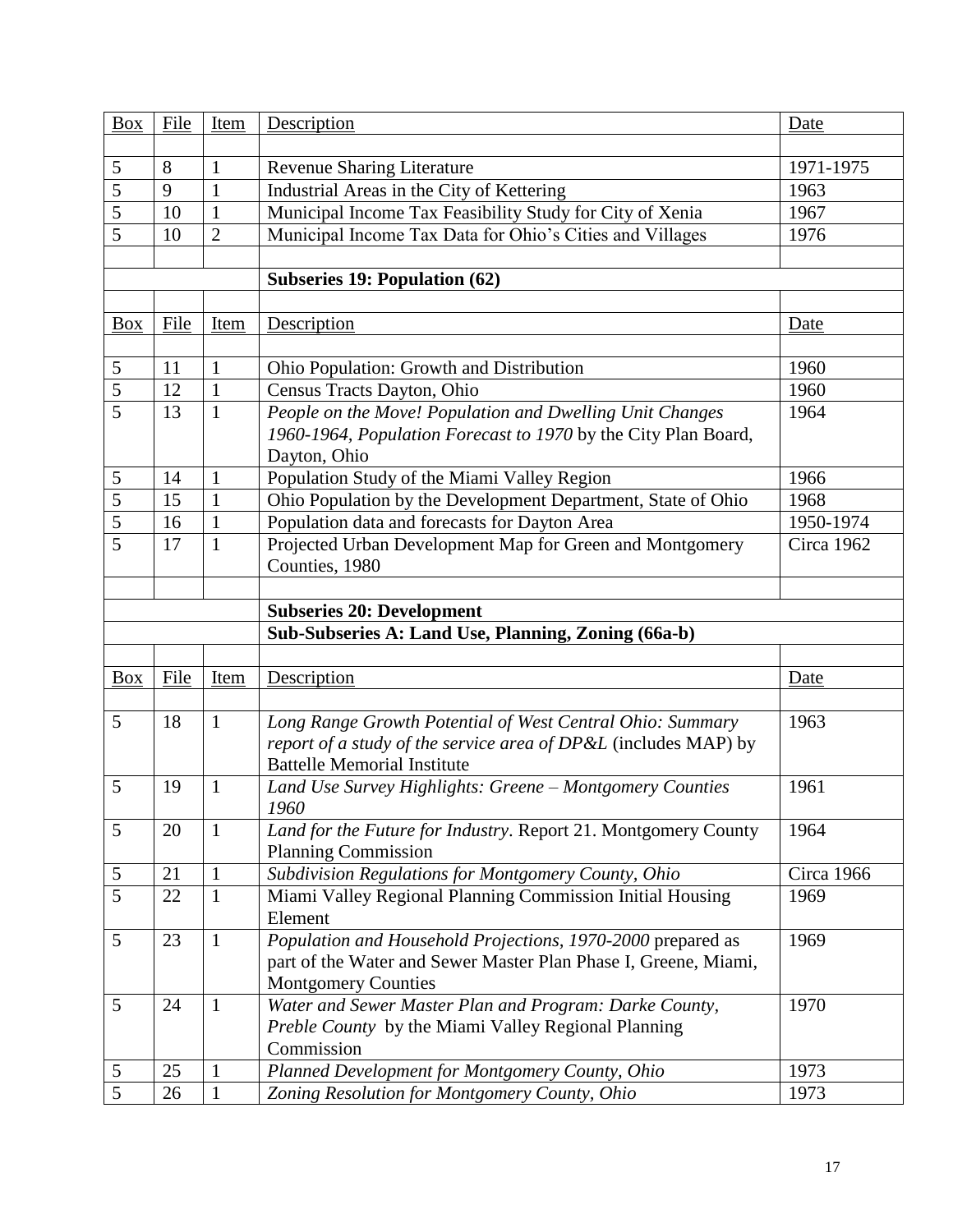| 5                | 27             | $\mathbf{1}$   | <b>Building Zone Ordinance, Dayton Ohio</b>                                                                                            | 1949 July  |
|------------------|----------------|----------------|----------------------------------------------------------------------------------------------------------------------------------------|------------|
| $\overline{5}$   | 28             | $\mathbf{1}$   | Capital Improvement Program, 1966-1971. Dayton, Ohio                                                                                   | 1965 Dec.  |
| $\overline{5}$   | 29             | $\mathbf{1}$   | A Report on Contemporary Land Use Control Techniques<br>submitted to the City Plan Board, Dayton, Ohio by Richard F.<br><b>Babcock</b> | 1966       |
| 5                | 30             | 1              | City of Dayton Zoning Ordinance                                                                                                        | 1967 Dec   |
|                  |                |                |                                                                                                                                        |            |
| 6                | $\mathbf{1}$   | $\mathbf{1}$   | Municipal Incorporation and Annexation in Ohio Staff Research<br>Report                                                                | 1965       |
| 6                | $\mathbf{1}$   | $\overline{2}$ | Wayne Township Attitude Survey Regarding Annexation to<br>Dayton by Community Research, Inc.                                           | 1966 Aug.  |
|                  |                |                | Sub-Subseries B: Urban Renewal (66c)                                                                                                   |            |
|                  |                |                |                                                                                                                                        |            |
| <b>Box</b>       | File           | Item           | Description                                                                                                                            | Date       |
|                  |                |                |                                                                                                                                        |            |
| 6                | $\overline{2}$ | $\mathbf{1}$   | A report upon Central Business District: a part of the                                                                                 | 1953 Oct   |
|                  |                |                | comprehensive plan for the Dayton Urban Area                                                                                           |            |
| 6                | $\overline{3}$ | $\mathbf{1}$   | Central Business District Study: Part One Redevelopment. Dayton,<br>Ohio                                                               | 1958 July  |
| 6                | $\overline{4}$ | $\mathbf{1}$   | Land Absorption Study: City of Dayton Community Renewal<br>Program                                                                     | 1962       |
| 6                | 5              | $\mathbf{1}$   | A Feasibility Study: Mid-Town Mart Urban Renewal Project,                                                                              | 1964 July  |
| 6                | 6              | $\mathbf{1}$   | Southeast Central Business District, Dayton, Ohio<br>Dayton Center, Metz Train Architects                                              | 1967       |
| 6                | $\overline{7}$ | $\mathbf{1}$   | Dayton Center City Development Study                                                                                                   | 1967       |
| 6                | 8              | $\mathbf{1}$   | Dayton Convention Center Study, prepared by Convention Center                                                                          | 1968       |
|                  |                |                | Sub-Committee, Dayton Area Chamber of Commerce                                                                                         |            |
| 6                | 9              | $\mathbf{1}$   | Other Routes to Renewal a report by Community Research, Inc.                                                                           | 1971       |
| 6                | 10             | $\mathbf{1}$   | A Model CommunityDayton 1980 (current action programs to                                                                               | 1980       |
|                  |                |                | improve the Central Area of Dayton by Expressway Construction,                                                                         |            |
|                  |                |                | Urban Renewal, and Downtown Modernization)                                                                                             |            |
|                  |                |                |                                                                                                                                        |            |
|                  |                |                | Sub-Subseries C: Neighborhood Urban Renewal (66d)                                                                                      |            |
| <b>Box</b>       | File           | Item           | Description                                                                                                                            |            |
|                  |                |                |                                                                                                                                        | Date       |
| 6                | 11             | $\mathbf{1}$   | Southwest Priority Board Planned Variations, Projects on Parade,                                                                       | 1974       |
|                  |                |                | City of Dayton Southwest Priority Board.                                                                                               |            |
| 6                | 12             | $\mathbf{1}$   | East Dayton Urban Renewal Program brochure, memo, and fact<br>sheet                                                                    | 1961, 1967 |
| 6                | 13             | 1              | Dayton Heritage Tour, Oregon District                                                                                                  | 1978, 1980 |
| $\boldsymbol{6}$ | 14             | $\mathbf{1}$   | Keowee-Harshman Urban Renewal Plan (Proposed)                                                                                          | 1976       |
| 6                | 15             | $\mathbf{1}$   | Neighborhood Reappraisal for Crown Point and Drexel                                                                                    | 1964       |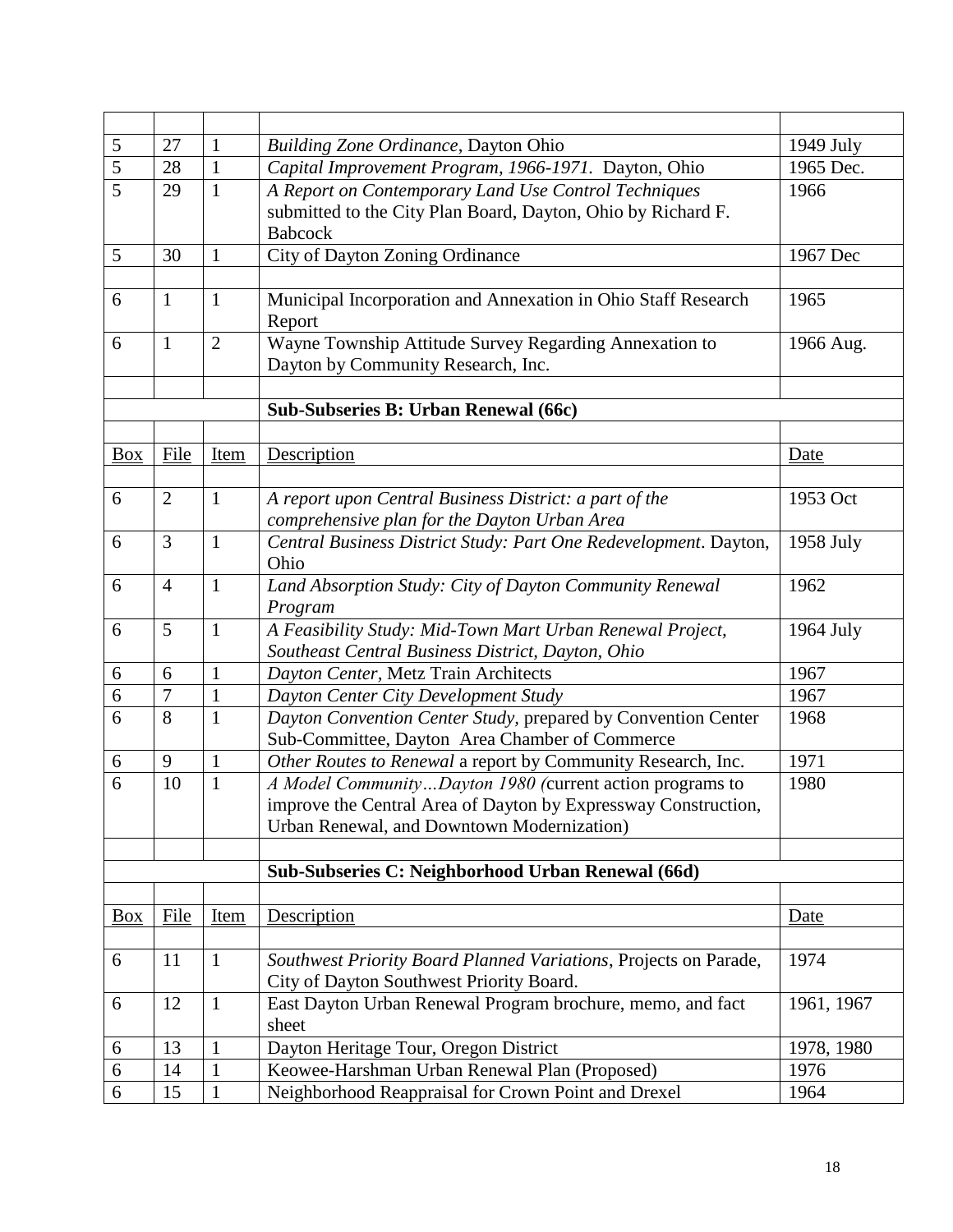| 6              | 16   | $\mathbf{1}$ | West Dayton Social Services Priorities Study Committee Reports                      | 1968        |
|----------------|------|--------------|-------------------------------------------------------------------------------------|-------------|
| 6              | 17   | $\mathbf{1}$ | Inner West Model Cities Area Dayton Ohio Comprehensive Land                         | 1974        |
|                |      |              | Use Plan                                                                            |             |
| 6              | 18   | $\mathbf{1}$ | Inner West Five Points Urban Renewal Plan                                           | 1976        |
| 6              | 19   | $\mathbf{1}$ | Rubicon Urban Renewal Area                                                          | 1979        |
|                |      |              |                                                                                     |             |
|                |      |              | <b>Sub-Subseries D: Housing Development (66e)</b>                                   |             |
|                |      |              |                                                                                     |             |
| <b>Box</b>     | File | <b>Item</b>  | Description                                                                         | Date        |
|                |      |              |                                                                                     |             |
| 6              | 20   | 1            | <b>House Numbering</b>                                                              | 1952        |
| 6              | 21   | $\mathbf{1}$ | Social Impacts of Residential Segregation                                           | 1964        |
| 6              | 22   | $\mathbf{1}$ | Report of Housing for the Elderly by Health and Welfare Planning                    | 1968        |
|                |      |              | Council of the Dayton Area                                                          |             |
| 6              | 23   | $\mathbf{1}$ | Modernization Program: Low Rent Housing                                             | 1968        |
| $\overline{6}$ | 24   | $\mathbf{1}$ | Proposal for lake residential development, adjacent to SR 741 and<br>Alex-Bell Road | Circa 1970  |
| 6              | 25   | $\mathbf{1}$ | Housing Opportunities Dayton, Ohio                                                  | 1970        |
| 6              | 26   | $\mathbf{1}$ | A Housing Plan for the Miami Valley Region                                          | 1971        |
| 6              | 27   | $\mathbf{1}$ | Directions for the SuburbsExpanding Low and Moderate Income                         | 1971        |
|                |      |              | Housing Opportunities in the Dayton, Ohio Region by Gruen                           |             |
|                |      |              | Gruen $+$ Associates                                                                |             |
| 6              | 28   | $\mathbf{1}$ | Housing and Community Development Strategy, City of Dayton                          | 1976        |
| 6              | 29   | $\mathbf{1}$ | Public Housing the Dayton Story, an Award Winning Authority,<br>1934-1984           | 1984        |
| 6              | 30   | $\mathbf{1}$ | Proposed St. Vincent Hotel sponsored by St. Vincent De Paul<br>Society              | undated     |
|                |      |              |                                                                                     |             |
|                |      |              | Sub-Subseries E: Parks (66L)                                                        |             |
|                |      |              |                                                                                     |             |
| $\frac{Box}{}$ | File | <b>Item</b>  | Description                                                                         | <u>Date</u> |
|                |      |              |                                                                                     |             |
| 6              | 31   | $\mathbf{1}$ | Survey and Master Plan for Development of the Eastwood Park<br>Area, Dayton, Ohio   | 1963        |
| 6              | 32   | $\mathbf{1}$ | Report on Recreation Potential Miami Conservancy District                           | 1963        |
|                |      |              | Reserves                                                                            |             |
| 6              | 33   | $\mathbf{1}$ | Master Plan for Neighborhood and Community Parks for                                | 1965        |
|                |      |              | Montgomery County, Ohio                                                             |             |
| 6              | 34   | $\mathbf{1}$ | Parks and Recreation Information Handbook prepared by City                          | 1966        |
|                |      |              | Plan Board                                                                          |             |
| 6              | 35   | $\mathbf{1}$ | Report on Convention Center - Sports Arena Complex and<br>Neighborhood Parks        | 1967        |
| 6              | 36   | 1            | Open Space Plan in the Miami Valley Region                                          | 1967        |
| 6              | 37   | $\mathbf 1$  | Inventory of Parks, Washington Township Park District                               | 1967        |
| 6              | 38   | 1            | The Madden Park Area (Dayton, Ohio)                                                 | 1968        |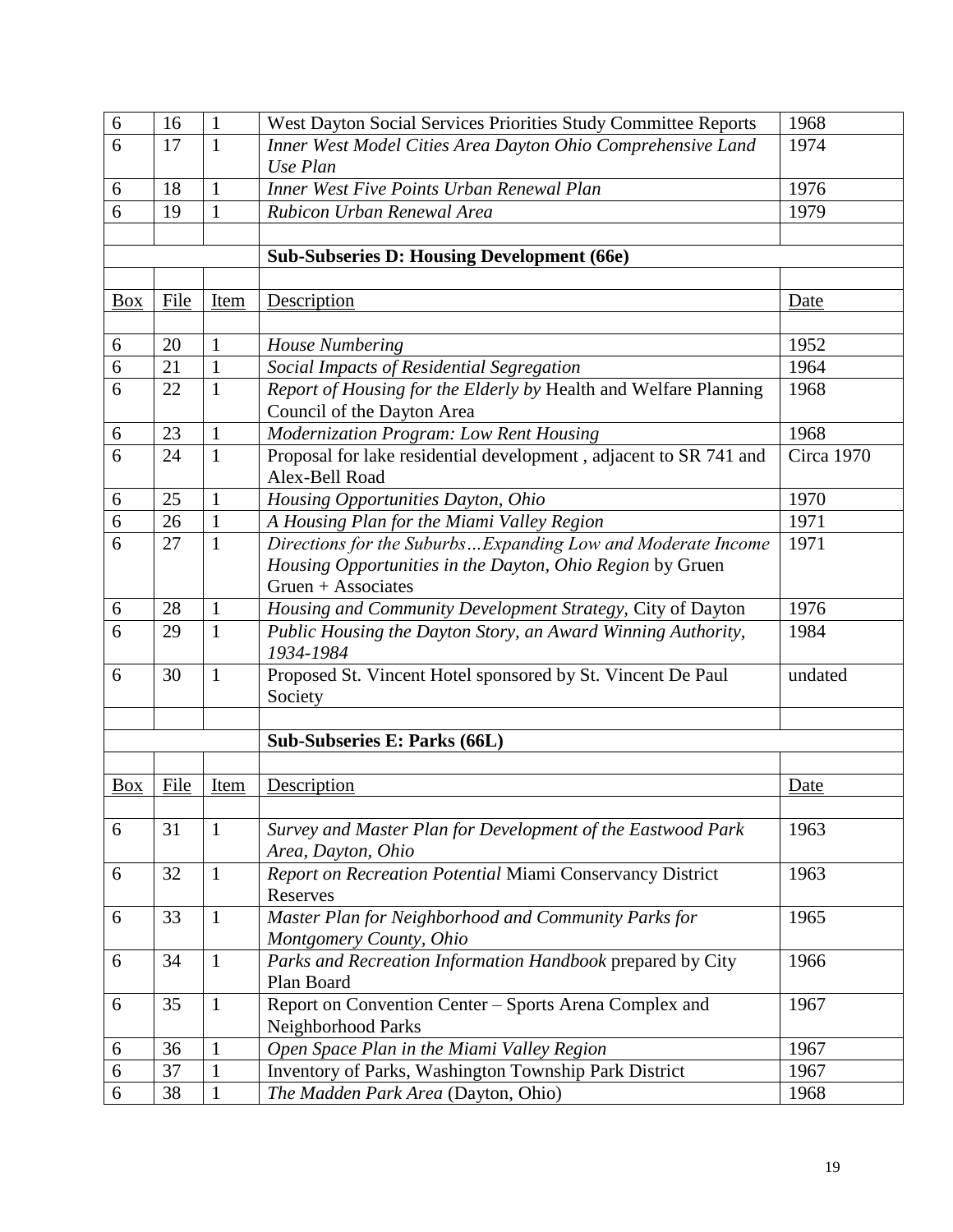| <b>Sub-Subseries F: Model Cities (66m)</b><br>File<br>Description<br><b>Box</b><br>Item<br>Date<br>39<br>6<br>Model Cities Impact on Better Communities by George J. Washnis<br>1974<br>1<br>$\overline{7}$<br>1974<br>$\mathbf{1}$<br>$\mathbf{1}$<br>Dayton's City-Wide Model Citiessolutions today for the needs of<br>tomorrow<br><b>Subseries 21: Social Issues and Services (71)</b><br>File<br>Description<br><b>Box</b><br>Item<br>Date<br>$\overline{7}$<br>2<br>$\mathbf{1}$<br>Dayton Area Service Clubs directory by the Dayton Area Chamber<br>1959<br>of Commerce<br>$\overline{2}$<br>Directory of West Dayton Organizations<br>7<br>$\overline{2}$<br>1959<br>3<br>Charles F. Kettering Foundation, Brochures (2)<br>7<br>1<br>undated<br>$\overline{7}$<br>$\overline{4}$<br>Community Chest Association of Montgomery and Greene<br>1965<br>$\mathbf{1}$<br>Counties: Directory, Constitution, Budget<br>$\overline{7}$<br>5<br>Community Welfare Council of the Dayton Area. Report of the<br>$\mathbf{1}$<br>1966 May<br>Committee on Needs of Moving and Unsettled People<br>$\tau$<br>6<br>Dayton Committee on Civil Rights, Dayton's Call to Action:<br>1967 April<br>$\mathbf{1}$<br>Recommendations for the Solution of Human Problems in the<br>Community by the<br>$\overline{7}$<br>Engineering Foundation of Dayton, Ohio. Reports and brochures<br>$\overline{7}$<br>$\mathbf{1}$<br>1967<br>(3 items)<br>$\overline{7}$<br>$\mathbf{1}$<br>Goodwill Industries of Dayton, Inc., Dayton Boys' Club. It's Time<br>8<br>Circa 1966<br>to Expand<br>Goodwill Industries of Dayton, Inc. Annual report<br>1976<br>9<br>1<br>7<br>7<br>Kiwanis Club of Dayton, Ohio Inc. 50 <sup>th</sup> Golden Anniversary<br>10<br>$\mathbf{1}$<br>1966<br>program<br>$\overline{7}$<br>11<br>$\mathbf{1}$<br>Red Cross, Dayton Area Chapter newsletters (2)<br>1981 Fall<br>$\overline{7}$<br>12<br>$\mathbf{1}$<br>Area Agency on Aging, Dayton, Ohio. Assessment of the Senior<br>1985<br>Citizens' Center of the Greater Dayton Area |  |  |  |  |
|------------------------------------------------------------------------------------------------------------------------------------------------------------------------------------------------------------------------------------------------------------------------------------------------------------------------------------------------------------------------------------------------------------------------------------------------------------------------------------------------------------------------------------------------------------------------------------------------------------------------------------------------------------------------------------------------------------------------------------------------------------------------------------------------------------------------------------------------------------------------------------------------------------------------------------------------------------------------------------------------------------------------------------------------------------------------------------------------------------------------------------------------------------------------------------------------------------------------------------------------------------------------------------------------------------------------------------------------------------------------------------------------------------------------------------------------------------------------------------------------------------------------------------------------------------------------------------------------------------------------------------------------------------------------------------------------------------------------------------------------------------------------------------------------------------------------------------------------------------------------------------------------------------------------------------------------------------------------------------------------------------------------------------------------------|--|--|--|--|
|                                                                                                                                                                                                                                                                                                                                                                                                                                                                                                                                                                                                                                                                                                                                                                                                                                                                                                                                                                                                                                                                                                                                                                                                                                                                                                                                                                                                                                                                                                                                                                                                                                                                                                                                                                                                                                                                                                                                                                                                                                                      |  |  |  |  |
|                                                                                                                                                                                                                                                                                                                                                                                                                                                                                                                                                                                                                                                                                                                                                                                                                                                                                                                                                                                                                                                                                                                                                                                                                                                                                                                                                                                                                                                                                                                                                                                                                                                                                                                                                                                                                                                                                                                                                                                                                                                      |  |  |  |  |
|                                                                                                                                                                                                                                                                                                                                                                                                                                                                                                                                                                                                                                                                                                                                                                                                                                                                                                                                                                                                                                                                                                                                                                                                                                                                                                                                                                                                                                                                                                                                                                                                                                                                                                                                                                                                                                                                                                                                                                                                                                                      |  |  |  |  |
|                                                                                                                                                                                                                                                                                                                                                                                                                                                                                                                                                                                                                                                                                                                                                                                                                                                                                                                                                                                                                                                                                                                                                                                                                                                                                                                                                                                                                                                                                                                                                                                                                                                                                                                                                                                                                                                                                                                                                                                                                                                      |  |  |  |  |
|                                                                                                                                                                                                                                                                                                                                                                                                                                                                                                                                                                                                                                                                                                                                                                                                                                                                                                                                                                                                                                                                                                                                                                                                                                                                                                                                                                                                                                                                                                                                                                                                                                                                                                                                                                                                                                                                                                                                                                                                                                                      |  |  |  |  |
|                                                                                                                                                                                                                                                                                                                                                                                                                                                                                                                                                                                                                                                                                                                                                                                                                                                                                                                                                                                                                                                                                                                                                                                                                                                                                                                                                                                                                                                                                                                                                                                                                                                                                                                                                                                                                                                                                                                                                                                                                                                      |  |  |  |  |
|                                                                                                                                                                                                                                                                                                                                                                                                                                                                                                                                                                                                                                                                                                                                                                                                                                                                                                                                                                                                                                                                                                                                                                                                                                                                                                                                                                                                                                                                                                                                                                                                                                                                                                                                                                                                                                                                                                                                                                                                                                                      |  |  |  |  |
|                                                                                                                                                                                                                                                                                                                                                                                                                                                                                                                                                                                                                                                                                                                                                                                                                                                                                                                                                                                                                                                                                                                                                                                                                                                                                                                                                                                                                                                                                                                                                                                                                                                                                                                                                                                                                                                                                                                                                                                                                                                      |  |  |  |  |
|                                                                                                                                                                                                                                                                                                                                                                                                                                                                                                                                                                                                                                                                                                                                                                                                                                                                                                                                                                                                                                                                                                                                                                                                                                                                                                                                                                                                                                                                                                                                                                                                                                                                                                                                                                                                                                                                                                                                                                                                                                                      |  |  |  |  |
|                                                                                                                                                                                                                                                                                                                                                                                                                                                                                                                                                                                                                                                                                                                                                                                                                                                                                                                                                                                                                                                                                                                                                                                                                                                                                                                                                                                                                                                                                                                                                                                                                                                                                                                                                                                                                                                                                                                                                                                                                                                      |  |  |  |  |
|                                                                                                                                                                                                                                                                                                                                                                                                                                                                                                                                                                                                                                                                                                                                                                                                                                                                                                                                                                                                                                                                                                                                                                                                                                                                                                                                                                                                                                                                                                                                                                                                                                                                                                                                                                                                                                                                                                                                                                                                                                                      |  |  |  |  |
|                                                                                                                                                                                                                                                                                                                                                                                                                                                                                                                                                                                                                                                                                                                                                                                                                                                                                                                                                                                                                                                                                                                                                                                                                                                                                                                                                                                                                                                                                                                                                                                                                                                                                                                                                                                                                                                                                                                                                                                                                                                      |  |  |  |  |
|                                                                                                                                                                                                                                                                                                                                                                                                                                                                                                                                                                                                                                                                                                                                                                                                                                                                                                                                                                                                                                                                                                                                                                                                                                                                                                                                                                                                                                                                                                                                                                                                                                                                                                                                                                                                                                                                                                                                                                                                                                                      |  |  |  |  |
|                                                                                                                                                                                                                                                                                                                                                                                                                                                                                                                                                                                                                                                                                                                                                                                                                                                                                                                                                                                                                                                                                                                                                                                                                                                                                                                                                                                                                                                                                                                                                                                                                                                                                                                                                                                                                                                                                                                                                                                                                                                      |  |  |  |  |
|                                                                                                                                                                                                                                                                                                                                                                                                                                                                                                                                                                                                                                                                                                                                                                                                                                                                                                                                                                                                                                                                                                                                                                                                                                                                                                                                                                                                                                                                                                                                                                                                                                                                                                                                                                                                                                                                                                                                                                                                                                                      |  |  |  |  |
|                                                                                                                                                                                                                                                                                                                                                                                                                                                                                                                                                                                                                                                                                                                                                                                                                                                                                                                                                                                                                                                                                                                                                                                                                                                                                                                                                                                                                                                                                                                                                                                                                                                                                                                                                                                                                                                                                                                                                                                                                                                      |  |  |  |  |
|                                                                                                                                                                                                                                                                                                                                                                                                                                                                                                                                                                                                                                                                                                                                                                                                                                                                                                                                                                                                                                                                                                                                                                                                                                                                                                                                                                                                                                                                                                                                                                                                                                                                                                                                                                                                                                                                                                                                                                                                                                                      |  |  |  |  |
|                                                                                                                                                                                                                                                                                                                                                                                                                                                                                                                                                                                                                                                                                                                                                                                                                                                                                                                                                                                                                                                                                                                                                                                                                                                                                                                                                                                                                                                                                                                                                                                                                                                                                                                                                                                                                                                                                                                                                                                                                                                      |  |  |  |  |
|                                                                                                                                                                                                                                                                                                                                                                                                                                                                                                                                                                                                                                                                                                                                                                                                                                                                                                                                                                                                                                                                                                                                                                                                                                                                                                                                                                                                                                                                                                                                                                                                                                                                                                                                                                                                                                                                                                                                                                                                                                                      |  |  |  |  |
|                                                                                                                                                                                                                                                                                                                                                                                                                                                                                                                                                                                                                                                                                                                                                                                                                                                                                                                                                                                                                                                                                                                                                                                                                                                                                                                                                                                                                                                                                                                                                                                                                                                                                                                                                                                                                                                                                                                                                                                                                                                      |  |  |  |  |
|                                                                                                                                                                                                                                                                                                                                                                                                                                                                                                                                                                                                                                                                                                                                                                                                                                                                                                                                                                                                                                                                                                                                                                                                                                                                                                                                                                                                                                                                                                                                                                                                                                                                                                                                                                                                                                                                                                                                                                                                                                                      |  |  |  |  |
|                                                                                                                                                                                                                                                                                                                                                                                                                                                                                                                                                                                                                                                                                                                                                                                                                                                                                                                                                                                                                                                                                                                                                                                                                                                                                                                                                                                                                                                                                                                                                                                                                                                                                                                                                                                                                                                                                                                                                                                                                                                      |  |  |  |  |
|                                                                                                                                                                                                                                                                                                                                                                                                                                                                                                                                                                                                                                                                                                                                                                                                                                                                                                                                                                                                                                                                                                                                                                                                                                                                                                                                                                                                                                                                                                                                                                                                                                                                                                                                                                                                                                                                                                                                                                                                                                                      |  |  |  |  |
|                                                                                                                                                                                                                                                                                                                                                                                                                                                                                                                                                                                                                                                                                                                                                                                                                                                                                                                                                                                                                                                                                                                                                                                                                                                                                                                                                                                                                                                                                                                                                                                                                                                                                                                                                                                                                                                                                                                                                                                                                                                      |  |  |  |  |
|                                                                                                                                                                                                                                                                                                                                                                                                                                                                                                                                                                                                                                                                                                                                                                                                                                                                                                                                                                                                                                                                                                                                                                                                                                                                                                                                                                                                                                                                                                                                                                                                                                                                                                                                                                                                                                                                                                                                                                                                                                                      |  |  |  |  |
|                                                                                                                                                                                                                                                                                                                                                                                                                                                                                                                                                                                                                                                                                                                                                                                                                                                                                                                                                                                                                                                                                                                                                                                                                                                                                                                                                                                                                                                                                                                                                                                                                                                                                                                                                                                                                                                                                                                                                                                                                                                      |  |  |  |  |
|                                                                                                                                                                                                                                                                                                                                                                                                                                                                                                                                                                                                                                                                                                                                                                                                                                                                                                                                                                                                                                                                                                                                                                                                                                                                                                                                                                                                                                                                                                                                                                                                                                                                                                                                                                                                                                                                                                                                                                                                                                                      |  |  |  |  |
|                                                                                                                                                                                                                                                                                                                                                                                                                                                                                                                                                                                                                                                                                                                                                                                                                                                                                                                                                                                                                                                                                                                                                                                                                                                                                                                                                                                                                                                                                                                                                                                                                                                                                                                                                                                                                                                                                                                                                                                                                                                      |  |  |  |  |
|                                                                                                                                                                                                                                                                                                                                                                                                                                                                                                                                                                                                                                                                                                                                                                                                                                                                                                                                                                                                                                                                                                                                                                                                                                                                                                                                                                                                                                                                                                                                                                                                                                                                                                                                                                                                                                                                                                                                                                                                                                                      |  |  |  |  |
|                                                                                                                                                                                                                                                                                                                                                                                                                                                                                                                                                                                                                                                                                                                                                                                                                                                                                                                                                                                                                                                                                                                                                                                                                                                                                                                                                                                                                                                                                                                                                                                                                                                                                                                                                                                                                                                                                                                                                                                                                                                      |  |  |  |  |
|                                                                                                                                                                                                                                                                                                                                                                                                                                                                                                                                                                                                                                                                                                                                                                                                                                                                                                                                                                                                                                                                                                                                                                                                                                                                                                                                                                                                                                                                                                                                                                                                                                                                                                                                                                                                                                                                                                                                                                                                                                                      |  |  |  |  |
|                                                                                                                                                                                                                                                                                                                                                                                                                                                                                                                                                                                                                                                                                                                                                                                                                                                                                                                                                                                                                                                                                                                                                                                                                                                                                                                                                                                                                                                                                                                                                                                                                                                                                                                                                                                                                                                                                                                                                                                                                                                      |  |  |  |  |
|                                                                                                                                                                                                                                                                                                                                                                                                                                                                                                                                                                                                                                                                                                                                                                                                                                                                                                                                                                                                                                                                                                                                                                                                                                                                                                                                                                                                                                                                                                                                                                                                                                                                                                                                                                                                                                                                                                                                                                                                                                                      |  |  |  |  |
|                                                                                                                                                                                                                                                                                                                                                                                                                                                                                                                                                                                                                                                                                                                                                                                                                                                                                                                                                                                                                                                                                                                                                                                                                                                                                                                                                                                                                                                                                                                                                                                                                                                                                                                                                                                                                                                                                                                                                                                                                                                      |  |  |  |  |
| Subseries 22: Religion (73)                                                                                                                                                                                                                                                                                                                                                                                                                                                                                                                                                                                                                                                                                                                                                                                                                                                                                                                                                                                                                                                                                                                                                                                                                                                                                                                                                                                                                                                                                                                                                                                                                                                                                                                                                                                                                                                                                                                                                                                                                          |  |  |  |  |
|                                                                                                                                                                                                                                                                                                                                                                                                                                                                                                                                                                                                                                                                                                                                                                                                                                                                                                                                                                                                                                                                                                                                                                                                                                                                                                                                                                                                                                                                                                                                                                                                                                                                                                                                                                                                                                                                                                                                                                                                                                                      |  |  |  |  |
| File<br>Description<br><b>Box</b><br><u>Item</u><br>Date                                                                                                                                                                                                                                                                                                                                                                                                                                                                                                                                                                                                                                                                                                                                                                                                                                                                                                                                                                                                                                                                                                                                                                                                                                                                                                                                                                                                                                                                                                                                                                                                                                                                                                                                                                                                                                                                                                                                                                                             |  |  |  |  |
|                                                                                                                                                                                                                                                                                                                                                                                                                                                                                                                                                                                                                                                                                                                                                                                                                                                                                                                                                                                                                                                                                                                                                                                                                                                                                                                                                                                                                                                                                                                                                                                                                                                                                                                                                                                                                                                                                                                                                                                                                                                      |  |  |  |  |
| 25 <sup>th</sup> Anniversary Commemoration, Saint Paul's Episcopal Church,<br>$\tau$<br>1951<br>13<br>$\mathbf{1}$                                                                                                                                                                                                                                                                                                                                                                                                                                                                                                                                                                                                                                                                                                                                                                                                                                                                                                                                                                                                                                                                                                                                                                                                                                                                                                                                                                                                                                                                                                                                                                                                                                                                                                                                                                                                                                                                                                                                   |  |  |  |  |
| Dayton, Ohio                                                                                                                                                                                                                                                                                                                                                                                                                                                                                                                                                                                                                                                                                                                                                                                                                                                                                                                                                                                                                                                                                                                                                                                                                                                                                                                                                                                                                                                                                                                                                                                                                                                                                                                                                                                                                                                                                                                                                                                                                                         |  |  |  |  |
| $\overline{2}$<br>Dedication program for St. Leonard Friary<br>7<br>13<br>1959 May 31                                                                                                                                                                                                                                                                                                                                                                                                                                                                                                                                                                                                                                                                                                                                                                                                                                                                                                                                                                                                                                                                                                                                                                                                                                                                                                                                                                                                                                                                                                                                                                                                                                                                                                                                                                                                                                                                                                                                                                |  |  |  |  |
| Dedication of Saint John's Lutheran Church, Dayton, Ohio<br>7<br>3<br>1967 June<br>13                                                                                                                                                                                                                                                                                                                                                                                                                                                                                                                                                                                                                                                                                                                                                                                                                                                                                                                                                                                                                                                                                                                                                                                                                                                                                                                                                                                                                                                                                                                                                                                                                                                                                                                                                                                                                                                                                                                                                                |  |  |  |  |
| 7<br>The Windows of Emmanuel Catholic Church, Dayton, Ohio<br>14<br>1997<br>$\mathbf{1}$                                                                                                                                                                                                                                                                                                                                                                                                                                                                                                                                                                                                                                                                                                                                                                                                                                                                                                                                                                                                                                                                                                                                                                                                                                                                                                                                                                                                                                                                                                                                                                                                                                                                                                                                                                                                                                                                                                                                                             |  |  |  |  |
| $\overline{7}$<br>15<br>Section I Member Churches of the Church Federation of Greater<br>$\mathbf{1}$<br>1964 Sep                                                                                                                                                                                                                                                                                                                                                                                                                                                                                                                                                                                                                                                                                                                                                                                                                                                                                                                                                                                                                                                                                                                                                                                                                                                                                                                                                                                                                                                                                                                                                                                                                                                                                                                                                                                                                                                                                                                                    |  |  |  |  |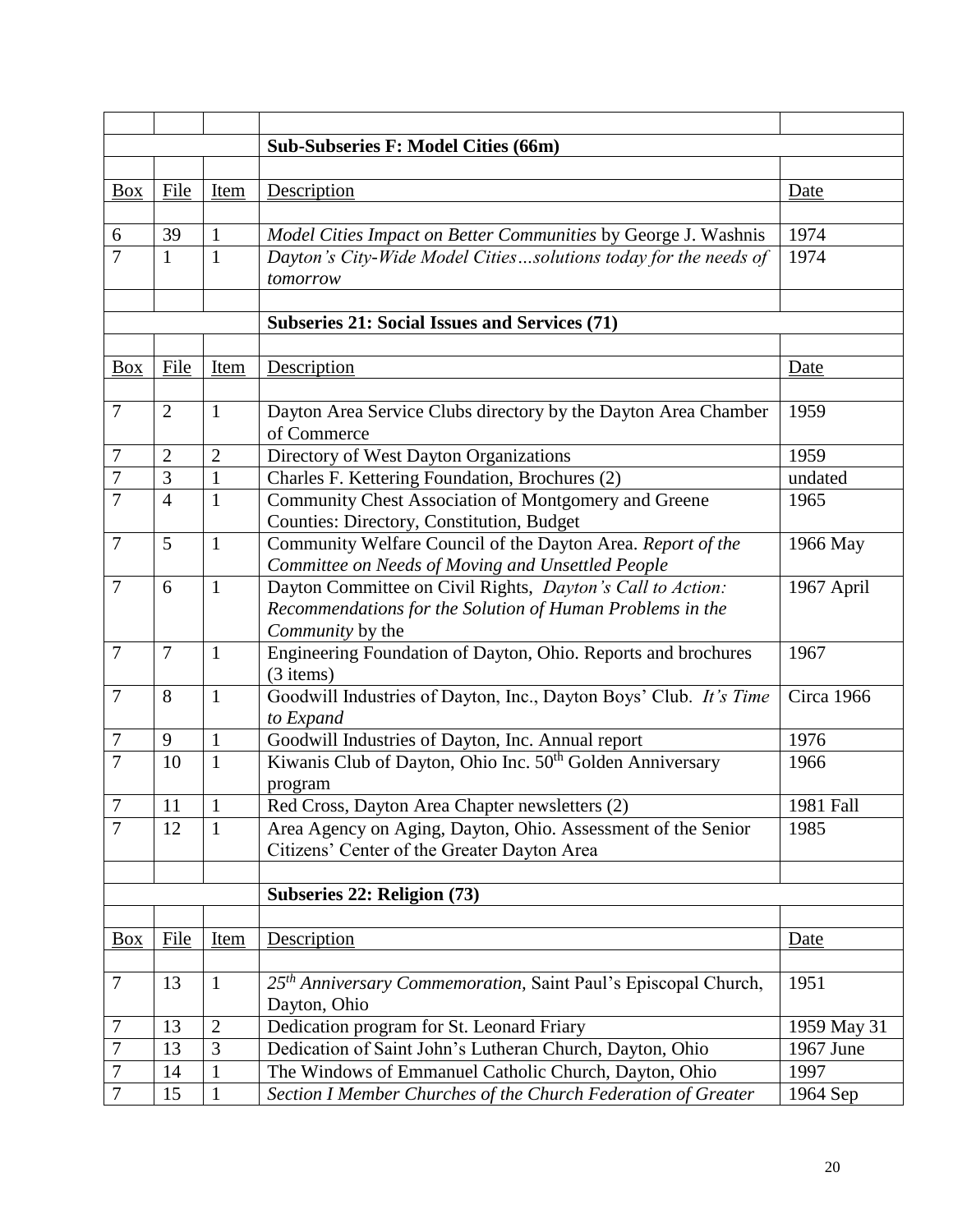|                   |             |                | Dayton                                                                          |            |
|-------------------|-------------|----------------|---------------------------------------------------------------------------------|------------|
| $\overline{7}$    | 16          | $\mathbf{1}$   | Masonic History of Dayton                                                       | undated    |
| $\overline{7}$    | 16          | $\overline{2}$ | Manual of Stillwater Lodge, No. 616 Free and Accepted Masons,                   | undated    |
|                   |             |                | Dayton, Ohio                                                                    |            |
|                   |             |                |                                                                                 |            |
|                   |             |                | Subseries 23: Press (75)                                                        |            |
|                   |             |                |                                                                                 |            |
| <b>Box</b>        | File        | Item           | Description                                                                     | Date       |
|                   |             |                |                                                                                 |            |
| $\overline{7}$    | 17          | $\mathbf{1}$   | Lessons and Activities for Using the Dayton Journal Herald by                   | Circa 1960 |
|                   |             |                | Edward F. DeRoche                                                               |            |
| 7                 | 18          | 1              | Outline of the Journal Herald departments for tours                             | 1969       |
| 7                 | 19          | $\mathbf{1}$   | The Associated Press Stylebook and Libel Manual (with Journal                   | 1977       |
|                   |             |                | <i>Herald</i> guide in front)                                                   |            |
| 7                 | 20          | $\mathbf{1}$   | Dayton Daily News Style Book                                                    | 1950       |
| $\overline{7}$    | 20          | $\overline{2}$ | A Bibliography for Newspaper Designers compiled by Ed                           | 1986       |
|                   |             |                | Henninger (Dayton Daily News and the Journal Herald)                            |            |
| $\overline{7}$    | 20          | 3              | The Inside Story, a Dayton Daily News newsletter, No. 3                         | 1989 Feb   |
| $\overline{7}$    | 21          | $\mathbf{1}$   | Ohio's Daily and Weekly Newspapers by the Ohio News Bureau                      | 1964       |
|                   |             |                | Co.                                                                             |            |
| $\overline{7}$    | 22          | $\mathbf{1}$   | An Illustrated Story of the Development of the Newsprint Paper                  | 1924       |
|                   |             |                | Mill of the Abitibi Power & Paper Co.                                           |            |
|                   |             |                |                                                                                 |            |
|                   |             |                | <b>Subseries 24: Youth (77-78)</b>                                              |            |
|                   |             |                |                                                                                 |            |
| <b>Box</b>        | File        | Item           | Description                                                                     | Date       |
|                   |             |                |                                                                                 |            |
| $\overline{7}$    | 23          | $\mathbf{1}$   | Report of the Child Welfare League of America to the                            | 1962 Oct   |
|                   |             |                | Montgomery County Child Welfare Board                                           |            |
| 7                 | 24          | $\mathbf{1}$   | An Evaluation of the Miami Valley Child Development Centers,                    | 1967 June  |
|                   |             |                | Inv. By the staff of the Health and Welfare Planning Council of the             |            |
|                   |             |                | Dayton Area                                                                     |            |
| $\overline{7}$    | 25          | $\mathbf{1}$   | Report of Consultation to the Health and Welfare Planning                       | 1968       |
|                   |             |                | Council, Dayton Ohio by the Child Welfare League of America                     |            |
| $\overline{7}$    | 26          | $\mathbf{1}$   | An Evaluative Study: Eleven Agencies' Detached Worker/Outreach                  | 1972 March |
|                   |             |                | Programs by The Youth Resources Commission                                      |            |
| $\tau$            | 27          | $\mathbf{1}$   | Task Force on Infant Mortality Final Report to the Board of                     | 1980       |
|                   |             |                | Trustees of the Miami Valley Health Systems Agency                              |            |
|                   |             |                |                                                                                 |            |
|                   |             |                | <b>Subseries 25: Sports and Recreation (80)</b>                                 |            |
|                   |             |                |                                                                                 |            |
| $\underline{Box}$ |             | <b>Item</b>    | Description                                                                     | Date       |
|                   | <b>File</b> |                |                                                                                 |            |
| $\overline{7}$    | 28          | $\mathbf{1}$   | Special Interest Organizations compiled by Dayton Area Chamber                  | 1959       |
| $\overline{7}$    | 29          | $\mathbf{1}$   | of Commerce<br>First Kettering Athletic League, Inc. "Let's Get Acquainted With | 1964       |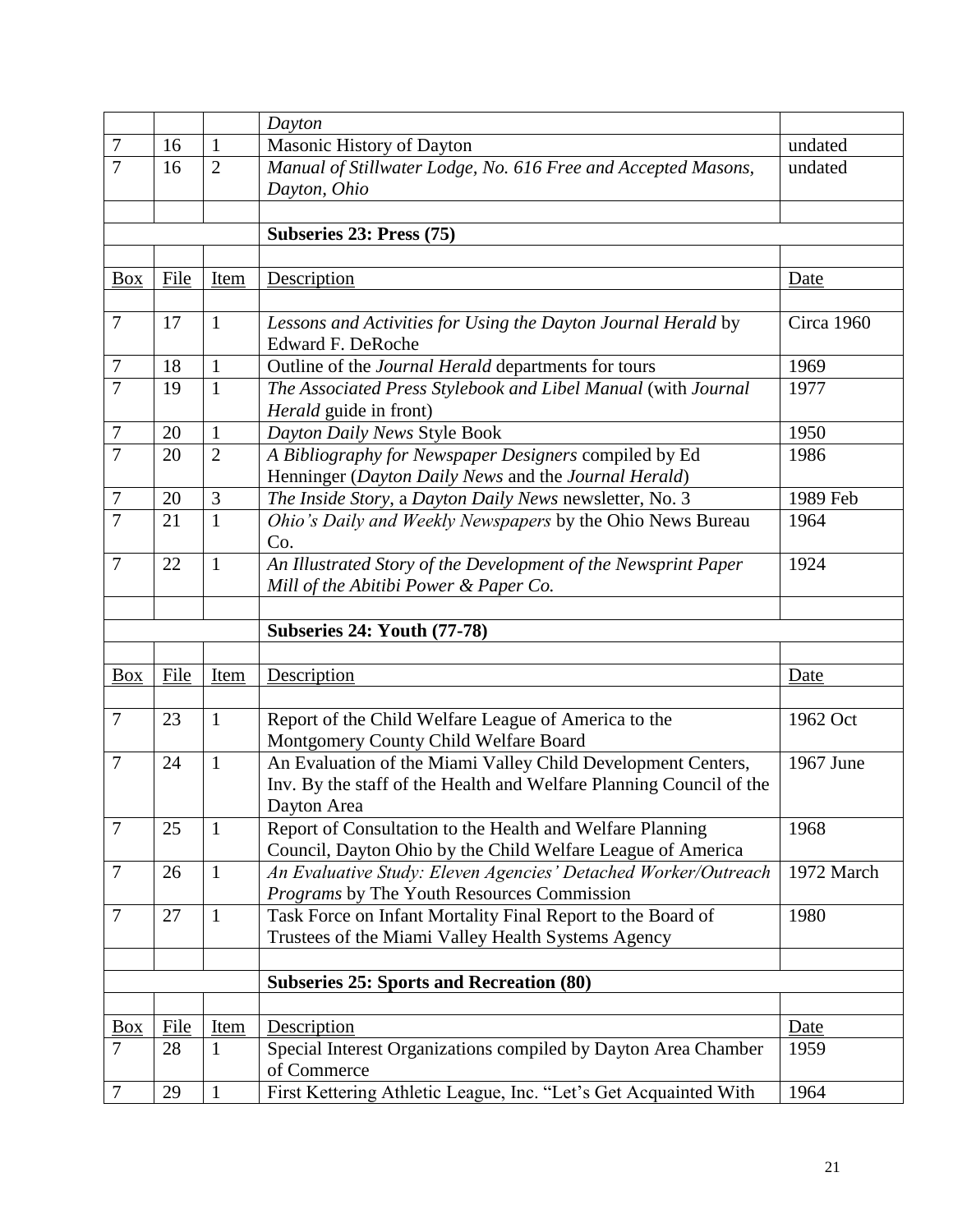|                |              |                | Your Little League"                                                                                                               |             |
|----------------|--------------|----------------|-----------------------------------------------------------------------------------------------------------------------------------|-------------|
| $\overline{7}$ | 30           | $\mathbf{1}$   | Miami Valley Council Boy Scouts of America. Gateway to                                                                            | 1968        |
|                |              |                | Citizenship: Woodland Trails                                                                                                      |             |
| $\overline{7}$ | 31           | $\mathbf{1}$   | Dayton Hawks Basketball Team, 1974-1975 season (brochure,                                                                         | 1975        |
|                |              |                | Nov 3 program, final statistics)                                                                                                  |             |
| $\overline{7}$ | 32           | $\mathbf{1}$   | Dayton River Corridor Classic official program                                                                                    | 1978 Oct 15 |
|                |              |                |                                                                                                                                   |             |
|                |              |                | <b>Subseries 26: Education</b>                                                                                                    |             |
|                |              |                | <b>Sub-Subseries A: Higher Education (81a2)</b>                                                                                   |             |
|                |              |                |                                                                                                                                   |             |
| <b>Box</b>     | File         | Item           | Description                                                                                                                       | Date        |
|                |              |                |                                                                                                                                   |             |
| $\overline{7}$ | 33           | 1              | Public Higher Education for the Dayton Area, Community                                                                            | 1961        |
|                |              |                | Research, Inc., Preliminary Report for the Board of Trustees                                                                      |             |
| $\overline{7}$ | 34           | $\mathbf{1}$   | Main Facts and Conclusions from Chapters 1-4 of Public Higher                                                                     | 1961        |
|                |              |                | Education for the Dayton Area, marked confidential and                                                                            |             |
|                |              |                | preliminary                                                                                                                       |             |
| $\overline{7}$ | 35           | 1              | Public Higher Education for the Dayton Area, Community                                                                            | 1961        |
|                |              |                | Research, Inc., Final Report                                                                                                      |             |
| $\overline{7}$ | 36           | $\mathbf{1}$   | Presidential Mansions and Educational Wastelands: a report on                                                                     | 1966        |
|                |              |                | the present status and future prospects of higher education in Ohio                                                               |             |
|                |              |                | by Dr. George W. Albee, Western Reserve University                                                                                |             |
| $\overline{7}$ | 37           | $\mathbf{1}$   | The New Student Left: an anthology edited by Mitchell Cohen and<br>Dennis Hale                                                    | 1967        |
| $\overline{7}$ | 38           | $\mathbf{1}$   |                                                                                                                                   | 1968        |
|                |              |                | College Presidents' Views on Anarchy, Democracy and Student<br>Power, a publication of the Institute for Development of Education |             |
|                |              |                | Activities, Inc. an affiliate of the Charles F. Kettering Foundation                                                              |             |
| $\tau$         | 38           | $\overline{2}$ | Seeds of Anarchy: a study of campus revolution edited by                                                                          | 1969        |
|                |              |                | Frederick Wilhelmsen                                                                                                              |             |
| $\tau$         | 38           | 3              | Campus in Transition by Education Facilities Laboratories                                                                         | 1975        |
|                |              |                |                                                                                                                                   |             |
|                |              |                | Sub-Subseries B: Head Start (81a12)                                                                                               |             |
|                |              |                |                                                                                                                                   |             |
| Box            | File         | Item           | Description                                                                                                                       | Date        |
| $\overline{7}$ | 39           | 1              | We're Getting a Head Start: application for Madison Township,                                                                     | 1965        |
|                |              |                | Montgomery County, Ohio                                                                                                           |             |
| $\overline{7}$ | 40           | $\mathbf{1}$   | Head Start Program Description, Greene County, Ohio                                                                               | 1965        |
| 7              | 41           | 1              | The Impact of Operation Head Start on Greene County, Ohio: an                                                                     | 1966        |
|                |              |                | evaluation report by Martin L. Cohnstaedt and Peter H. Irons                                                                      |             |
|                |              |                |                                                                                                                                   |             |
|                |              |                | Sub-Subseries C: Desegregation / Integration (81b2)                                                                               |             |
|                |              |                |                                                                                                                                   |             |
| $\frac{Box}{}$ | File         | <b>Item</b>    | <b>Description</b>                                                                                                                | Date        |
| 8              | $\mathbf{1}$ | 1              | Presentation Re: Jefferson School and Dayton View to Dayton                                                                       | 1967        |
|                |              |                | <b>City Commission</b>                                                                                                            |             |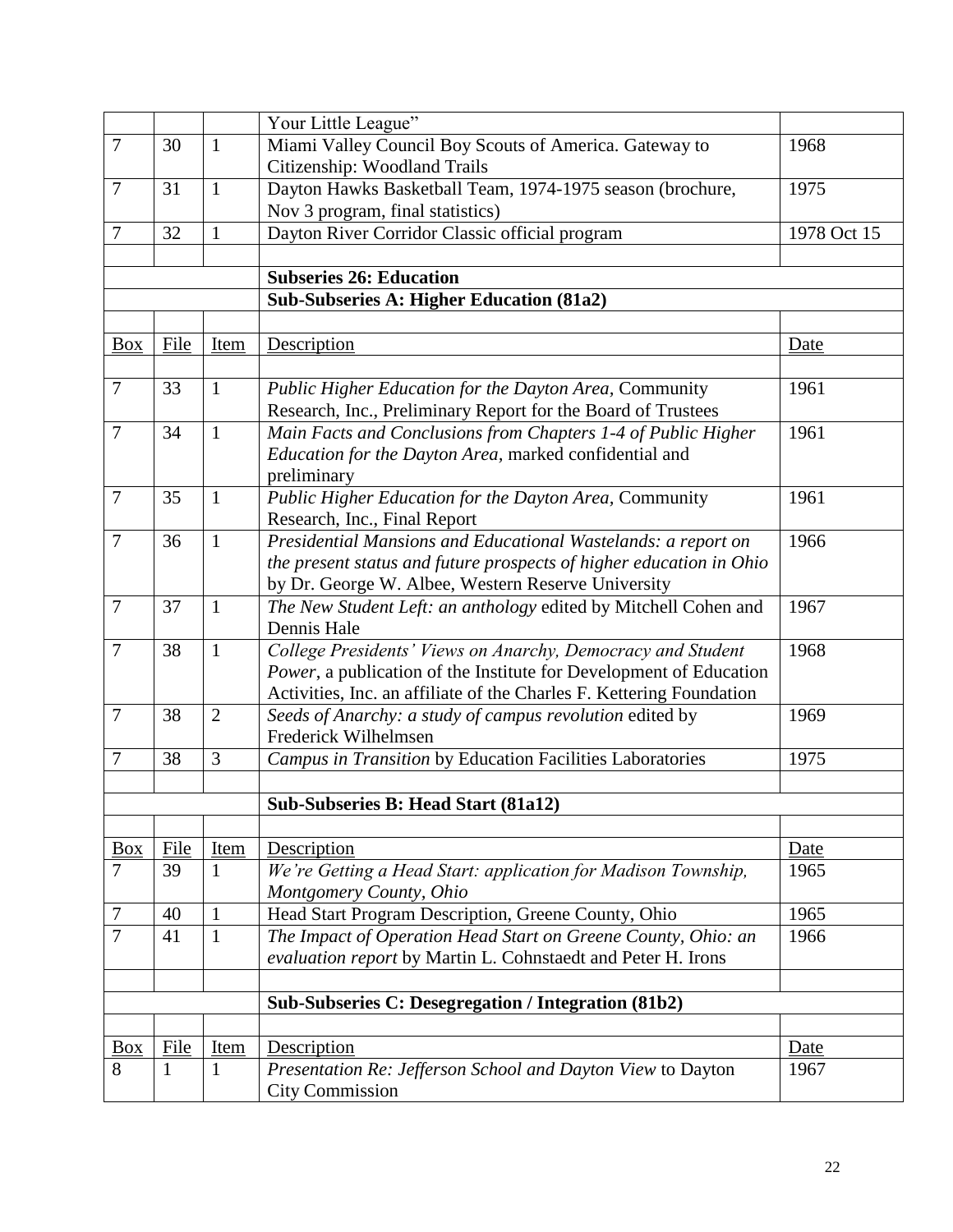| 8          | $\overline{2}$ | $\mathbf{1}$   | Racial Segregation in the Dayton Parochial School System: Report | 1968       |
|------------|----------------|----------------|------------------------------------------------------------------|------------|
|            |                |                | of the De Facto Segregation Committee Operating Under            |            |
|            |                |                | Commission of the Superintendent of the Dayton Parochial         |            |
|            |                |                | Schools, Dayton, Ohio.                                           |            |
| 8          | 3              | $\mathbf{1}$   | School Integregation: Board of Education Study Conference,       | 1970 Dec   |
|            |                |                | Dayton Public Schools                                            |            |
| 8          | $\overline{4}$ | 1              | The Diminishing Barrier: a Report on School Desegregation in     | 1972 Dec   |
|            |                |                | Nine Communities. U.S. Commission on Civil Rights                |            |
|            |                |                |                                                                  |            |
|            |                |                | <b>Sub-Subseries D: Dayton Schools (81)</b>                      |            |
|            |                |                |                                                                  |            |
| 8          | 5              | $\mathbf{1}$   | <b>Study of Building Needs Dayton Board of Education</b>         | 1967 June  |
| 8          | 6              | $\mathbf{1}$   | Improving the Schools: A Primer for Public Understanding and     | 1967       |
|            |                |                | Support, by Community Research, Inc. in Dayton, Ohio             |            |
| 8          | $\tau$         | $\mathbf{1}$   | Early Childhood Education New Visions Tutorial Program, Vol. 3,  | 1968       |
|            |                |                | Book 1. Project Reports, Dayton City School District             |            |
| 8          | 8              | $\mathbf{1}$   | A Study of Dropout Rates in Dayton High Schools: 1968-69 by      | 1969 Aug   |
|            |                |                | Elizabeth M. Lane                                                |            |
| 8          | 9              | $\mathbf{1}$   | Four Views of the Dayton Schools: Pluralism in Action: a report  | 1972 May   |
|            |                |                | on phase I of the Community Communications Project, Public       |            |
|            |                |                | <b>Opinion Center</b>                                            |            |
| 8          | 10             | $\mathbf{1}$   | Directory of State and Federal Special Assistance Programs,      | 1973       |
|            |                |                | <b>Dayton Public Schools</b>                                     |            |
| 8          | 11             | $\mathbf{1}$   | Chaminade-Julienne High School catalog and fact sheet            | 1973       |
| 8          | 12             | $\mathbf{1}$   | Dayton Public Schools Staff Directory, 1975-1976                 | 1976       |
| 8          | 12             | $\overline{2}$ | Dayton Public Schools Staff Directory, 1976-1977                 | 1977       |
| 8          | 13             | $\mathbf{1}$   | Achieving Excellence in Education: a challenge of the Dayton     | 1985       |
|            |                |                | Community, a report by the Dayton Education Association          |            |
|            |                |                |                                                                  |            |
|            |                |                | <b>Subseries 27: Health</b>                                      |            |
|            |                |                | Sub-Subseries A: Health Planning (84b) (see also 77-78)          |            |
|            |                |                |                                                                  |            |
| <b>Box</b> | File           | Item           | Description                                                      | Date       |
|            |                |                |                                                                  |            |
| 8          | 14             | $\mathbf{1}$   | A Demographic Profile of The Greater Miami Valley: A Guide for   | 1965 Dec   |
|            |                |                | Long-Range Planning Committees, Vol. I by the hospital Planning  |            |
|            |                |                | Council of the Greater Miami Valley                              |            |
| 8          | 15             | $\mathbf{1}$   | Miami Valley Health Systems Agency Regional & County Data        | 1978 June  |
|            |                |                | Profile                                                          |            |
|            |                |                |                                                                  |            |
|            |                |                | Sub-Subseries B: Clinics and Health Centers (84 h)               |            |
| <b>Box</b> | File           | Item           | Description                                                      | Date       |
|            |                |                |                                                                  |            |
| 8          | 16             | 1              | Miami Valley Hospital Dedication Events                          | 1953       |
| 8          | 16             | $\overline{2}$ | USAF Medical Center Wright-Patterson AFB, Ohio, 1980-1990        | Circa 1980 |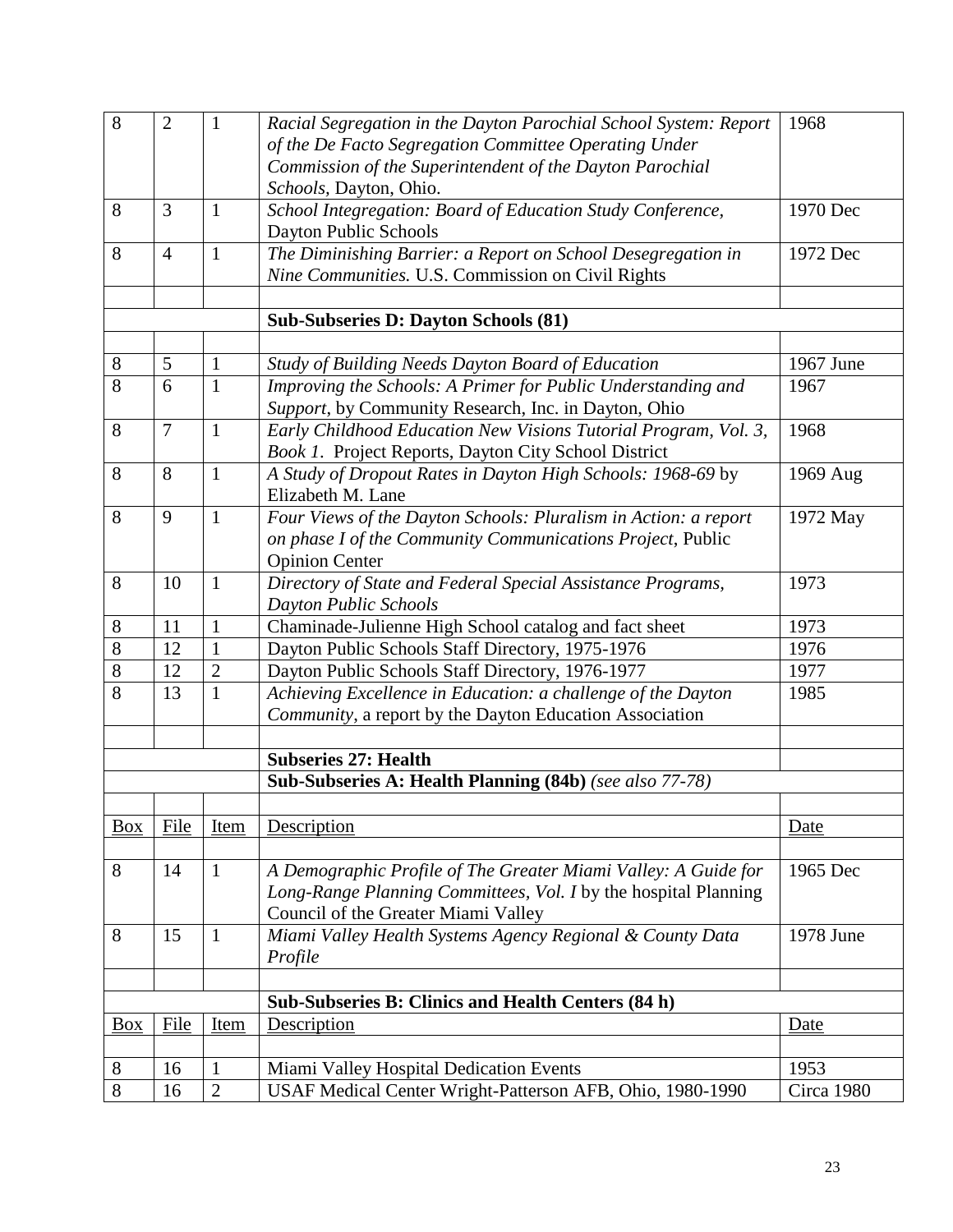|                   |      |                | and Beyond                                                                                                         |             |
|-------------------|------|----------------|--------------------------------------------------------------------------------------------------------------------|-------------|
|                   |      |                |                                                                                                                    |             |
|                   |      |                | <b>Sub-Subseries C: Mental Health (84x)</b>                                                                        |             |
|                   |      |                |                                                                                                                    |             |
| <b>Box</b>        | File | Item           | Description                                                                                                        | Date        |
| 8                 | 17   | 1              | A Long Range Plan of the Montgtomery County Board of Mental                                                        | 1971        |
|                   |      |                | Retardation: How Will I Fit in Tomorrow's World?                                                                   |             |
| 8                 | 17   | $\overline{2}$ | Second Year Report, A Model Demonstration for Educable                                                             | 1972        |
|                   |      |                | Mentally Retarded Students, Kettering City Schools                                                                 |             |
|                   |      |                |                                                                                                                    |             |
|                   |      |                | <b>Subseries 28: Environment and Natural Disasters</b>                                                             |             |
|                   |      |                | Sub-Subseries A: Air and Water Pollution (85 a-d)                                                                  |             |
|                   |      |                |                                                                                                                    |             |
| <b>Box</b>        | File | Item           | Description                                                                                                        | Date        |
| 8                 | 18   | $\mathbf{1}$   |                                                                                                                    | 1948        |
|                   |      |                | Recommendations for the Abatement of Smoke in Dayton, Ohio<br>prepared for Dayton Ohio Chamber of Commerce by Coal |             |
|                   |      |                | Producers Committee for Smoke Abatement (85c1)                                                                     |             |
| 8                 | 18   | $\overline{2}$ | The Do-It-Yourself Environmental Handbook, prepared by the                                                         | 1972        |
|                   |      |                | Dayton Museum of Natural History (85a)                                                                             |             |
| 8                 | 19   | $\mathbf{1}$   | Your Car and Clean Air, A national report from the Automobile                                                      | 1970        |
|                   |      |                | Manufacturers Association (85c2)                                                                                   |             |
| 8                 | 19   | $\overline{2}$ | Air Quality Report, Air Monitoring Data for 1987, published by                                                     | 1987        |
|                   |      |                | Regional Air Pollution Control Agency Serving Clark, Darke,                                                        |             |
|                   |      |                | Greene, Miami, Montgomery and Preble Counties, Ohio (85c2)                                                         |             |
| 8                 | 20   | $\mathbf{1}$   | Water Quality Report Miami River Basin, State of Ohio. Prepared                                                    | 1967        |
|                   |      |                | for Miami Valley Water Quality Committee, Dayton Champer of                                                        |             |
|                   |      |                | Commerce by Roy F. Weston, Inc. (85d1)                                                                             |             |
|                   |      |                |                                                                                                                    |             |
|                   |      |                | Sub-Subseries B: Floods (87f)                                                                                      |             |
|                   |      |                |                                                                                                                    |             |
| $\underline{Box}$ | File | Item           | Description                                                                                                        | Date        |
| 8                 | 21   | $\mathbf{1}$   | Photographic reproductions of the terrible flood of 1913, showing                                                  | 1913        |
|                   |      |                | scenes in many Ohio and Indiana cities                                                                             |             |
| 8                 | 21   | $\overline{2}$ | Appraisal of Flood Protection Benefits and Damages in the Miami                                                    | 1922 Nov 16 |
|                   |      |                | Valley, reprinted from Engineering News-Record                                                                     |             |
| 8                 | 21   | 3              | Lest We ForgetObservance of the 34 <sup>th</sup> anniversary of the 1913                                           | 1947        |
| 8                 | 21   | $\overline{4}$ | Flood.<br>Colonel Deeds and the Miami Conservancy District                                                         |             |
|                   |      |                |                                                                                                                    | undated     |
| 8                 | 22   | $\mathbf{1}$   | Preliminary Report of Floods in Ohio by State of Ohio Department                                                   | 1959 Mar    |
|                   |      |                | of Natural Resources Division of Water                                                                             |             |
| 8                 | 22   | $\overline{2}$ | Floods of January - February 1959 in Ohio, Geological Survey                                                       | 1959        |
|                   |      |                | Circular 418                                                                                                       |             |
| $8\,$             | 23   | $\mathbf{1}$   | Flood Control in Ohio by State of Ohio Department of Natural                                                       | 1959        |